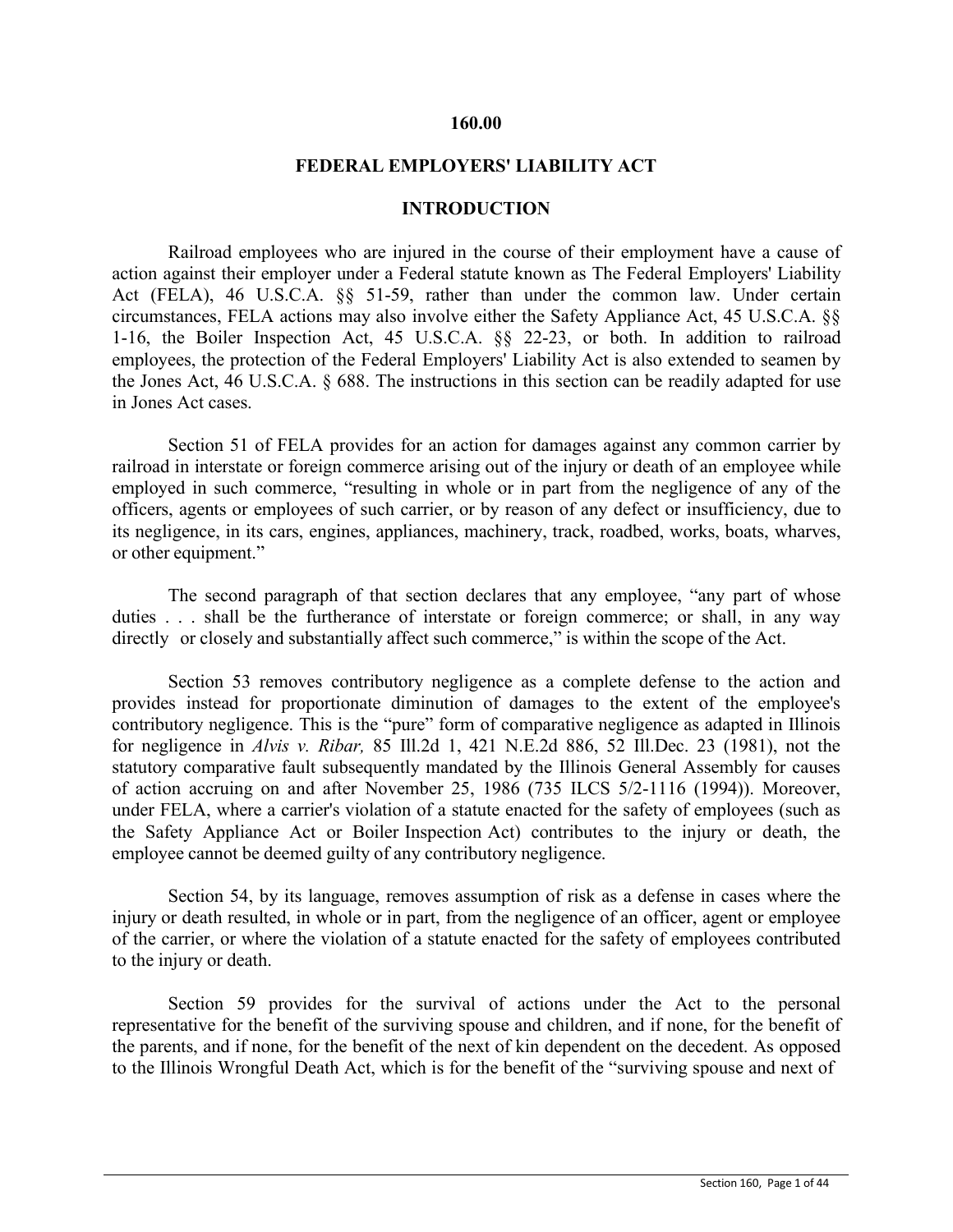kin" (740 ILCS 180/2 (1994)), the next of kin under FELA have no right of recovery if there is a spouse, child or parent surviving.

A final general area of difference includes the extent to which federal, rather than state, law is applicable, even where the action is tried in a state court. *Bowman v. Ill. Cent. R. Co.,* 11 Ill.2d 186, 142 N.E.2d 104 (1957), *cert. denied*, 355 U.S. 837, 78 S.Ct. 63, 2 L.Ed.2d 49 (1957) (reviewing court in FELA case may not determine whether jury verdict and judgment are against the manifest weight of the evidence; limited to determining whether there is an evidentiary basis for the verdict); *Mitchell v. Toledo, P. & W. R. Co.,* 4 Ill.App.3d 1, 279 N.E.2d 782 (3d Dist.1972) (scope of appellate review is governed by federal law and is limited to determining whether there is an evidentiary basis for the verdict; only when there is a complete absence of probative facts to support the verdict can there be a reversal).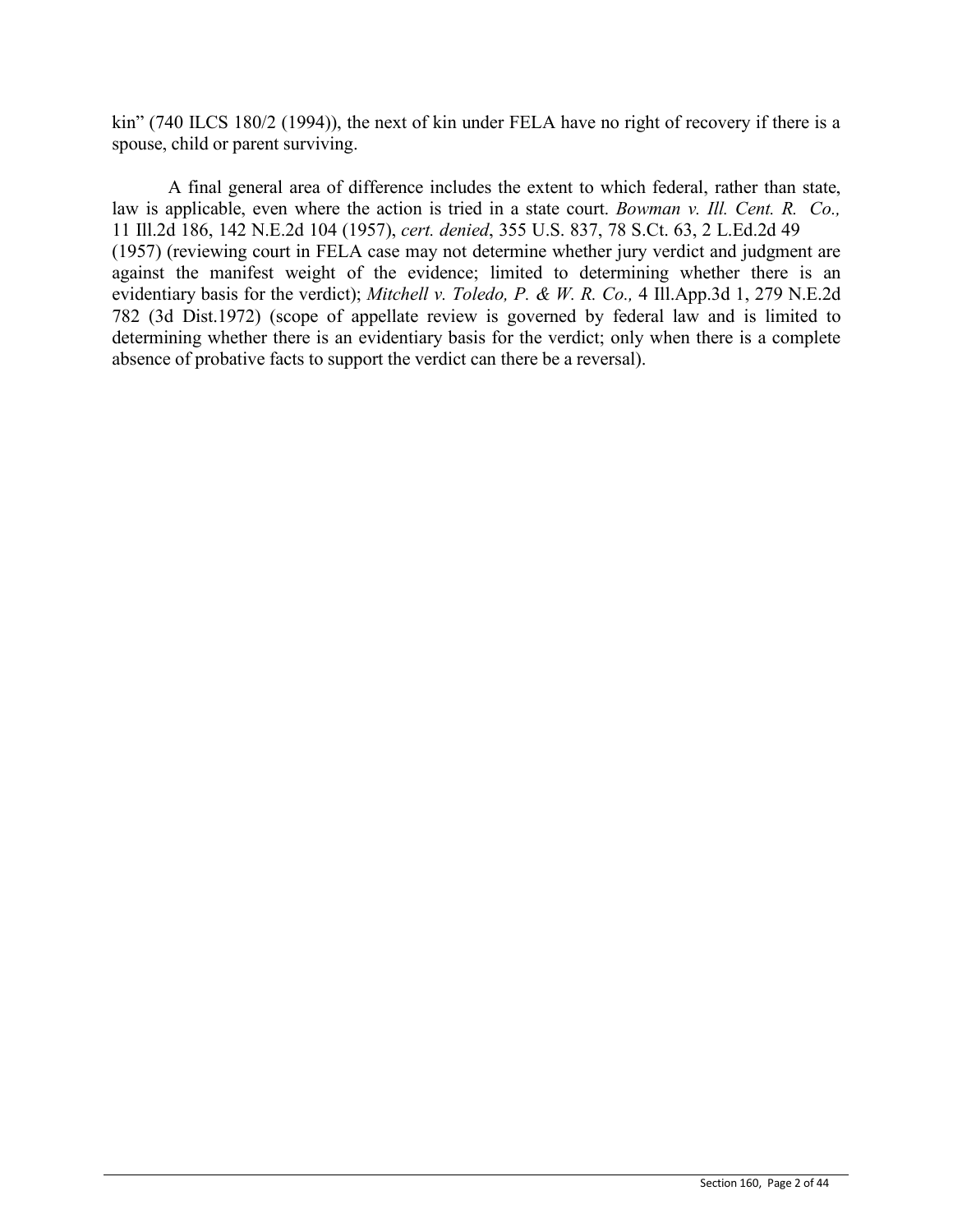#### **160.01 Statutory Provisions**

At the time of the occurrence, there was in force a federal statute known as the Federal Employers' Liability Act. That Act provided that whenever an employee of a railroad is [injured] [or] [killed] while engaged in the course of his employment, the railroad shall be liable in damages [to the injured employee] [and/or] [for the death of the employee], where [the negligence of any of the officers, agents, or other employees of the railroad] [or] [any defect or insufficiency, due to the railroad's negligence, in its (cars) (engines) (appliances) (machinery) (track) (roadbed) (works) (boats) (wharves) (other equipment)] caused or contributed to cause the [injury to] [and/or] [death of] the employee.

[Contributory negligence on the part of the injured employee shall not bar a recovery, but the damages shall be diminished by the jury in proportion to the amount of negligence attributable to such employee.]

#### **Notes on Use**

The bracketed material should be selected to fit the charges of negligence to be submitted to the jury. For example, in a case involving only allegations charging negligence of an employee, the bracketed phraseology concerning equipment should be omitted.

If contributory negligence is a factual issue, the second paragraph should be given.

If the Safety Appliance or Boiler Inspection Acts are at issue, then use the IPI 170 series of instructions.

The instruction as to the method by which damages should be adjusted for contributory negligence, IPI 160.13, should also be given when this issue is involved.

The instruction should be accompanied by IPI 10.01 defining negligence. If contributory negligence is an issue, IPI 160.04 defining contributory negligence in FELA cases should also be used with this instruction. *See Wilson v. Norfolk & W. Ry. Co.,* 109 Ill.App.3d 79, 440 N.E.2d 238, 64 Ill.Dec. 686 (5th Dist.1982).

Moreover, IPI 15.01 dealing with proximate cause should not be used in a FELA case and IPI 160.2.2 should be used instead.

160.01 is a combination of former instructions 160.01-160.04.

#### **Comment**

This instruction paraphrases the pertinent portions of the Act, 45 U.S.C.A. §§ 51 et seq. An instruction in the language of the statute has been sustained. *Fritz v. Pa. R. Co.,* 185 F.2d 31 (7th Cir. 1950), and authorities therein cited. The categories of equipment set out in the bracket meets the requirement that only the specific provisions of the Act actually involved should be mentioned. *Terminal R. Ass'n of St. Louis v. Fitzjohn,* 165 F.2d 473, 480 (8th Cir. 1948).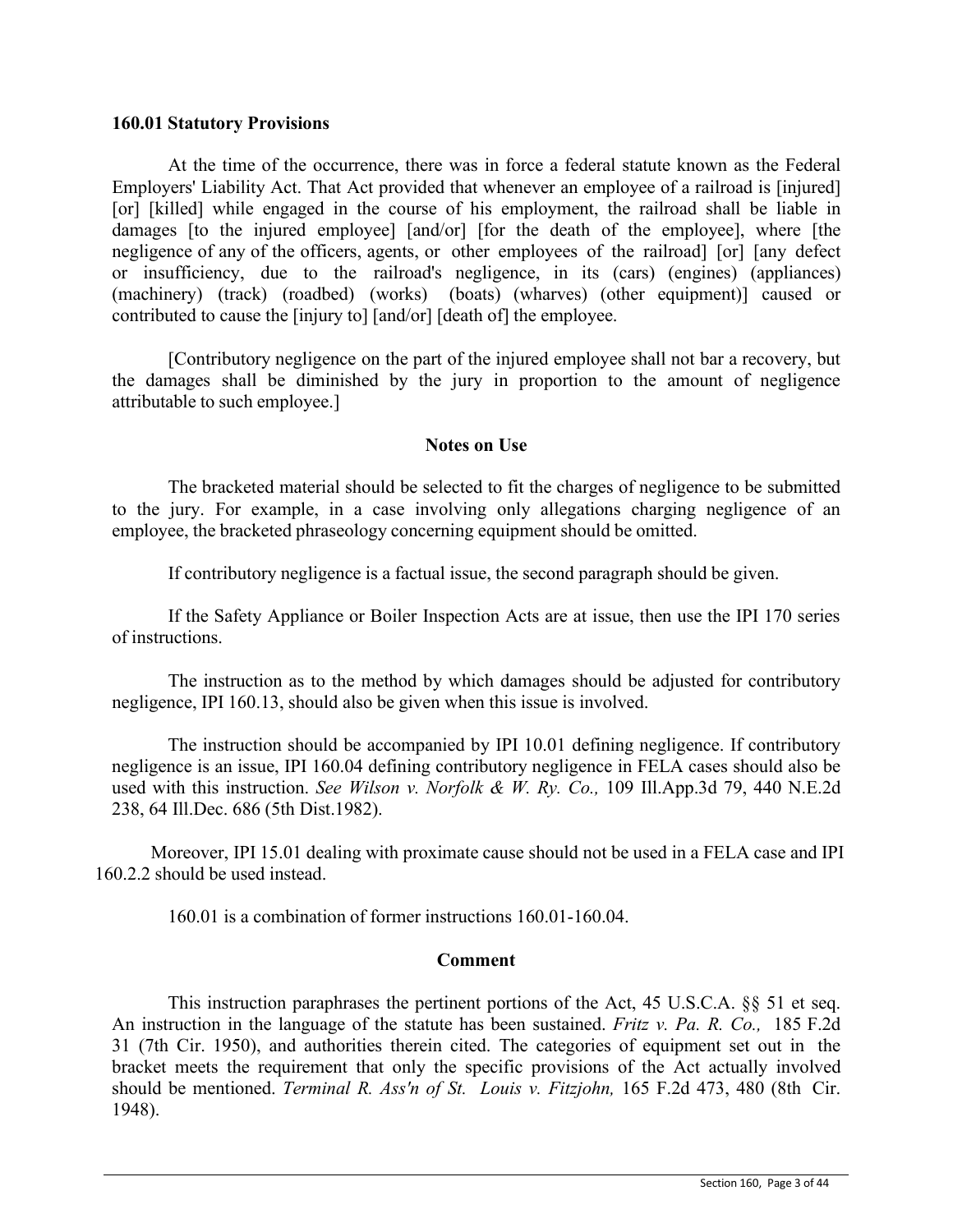The committee elected to utilize the language "caused or contributed to cause" in conjunction with IPI 160.02.02 in instructing the jury on the FELA causation standard. This language is consistent with the Federal Civil Jury Instructions of the Seventh Circuit and the decision in *CSX Transp., Inc. v. McBride*, 564 U.S. 685, 692 (2011). Such an instruction is adequate, and the addition of the terminology "proximate" adds nothing and is not essential. *Gilmore v. Toledo P.W. R.R. Co.,* 36 Ill.2d 510, 515, 224 N.E.2d 228, 231 (1967). *See* the Comment to IPI 160.2.2 regarding the FELA causation standard.

Although the statutory language does not specifically so provide, the decisions restrict the effect of contributory negligence to that which is direct, or proximate, in considering diminution of damages. *Broadley v. Union R. Co.,* 132 F.2d 419 (6th Cir. 1942) (error to give instruction permitting jury to consider remote contributory negligence). In connection with this instruction see also the Comments to IPI 160.01 and 160.13.

If the negligence of an employee was the sole cause of his injury he may not recover. *Helton v. Thomson,* 311 Ill.App. 354, 36 N.E.2d 267 (1st Dist.1941), *cert. denied*, 316 U.S. 688, 62 S.Ct. 1280, 86 L.Ed. 1760 (1942).

In *Chicago, St. P., M. & O. R. Co. v. Arnold,* 160 F.2d 1002 (8th Cir. 1947), the court held the jury had been correctly charged that if it found that the plaintiff's negligence was the sole proximate cause of his injury, he could not recover. The court, however, reversed a jury verdict for the plaintiff on the ground that the trial court refused to give an instruction tendered by the defendant railroad. The gist of the instruction was that if the jury found the plaintiff was given timely warning by a supervisor that there was insufficient clearance, the verdict should be for the defendant. In so holding, the Court of Appeals said (160 F.2d at 1008):

In the absence of the requested instruction the jury could not be expected to understand that [plaintiff's] failure to obey the warning, if given, was the sole proximate cause of his injury within the meaning of the court's charge.

Contrary to the *Arnold* case is *Trowbridge v. Chi. & Ill. Midland Ry. Co.,* 131 Ill.App.2d 707, 263 N.E.2d 619 (3d Dist.1970). In that case the railroad requested an instruction using the language of former IPI 160.02 but modified by the addition of the following language: "If, however, you find from the evidence that the sole proximate cause of the injury was the negligence of the plaintiff, then the plaintiff shall not recover any damages from defendant railroad." The railroad also objected to the plaintiff's burden of proof instruction (IPI 21.02) because the instruction failed to refer to the plaintiff's contributory negligence as the sole proximate cause of his injury. After reviewing, among others, the *Helton* and *Arnold* cases cited above, the court said, in sustaining a verdict for the plaintiff (263 N.E.2d at 622, 623):

We do not believe the general language of the foregoing cases can be extended to authorize or approve the giving of a sole proximate cause instruction. On the contrary Page v. St. Louis Southwestern Railway Co., 349 F.2d 820 (5th Cir.1965), concludes that the introduction of such an issue is likely to be confusing and is not a distinct issue apart from the standard imposed by the FELA.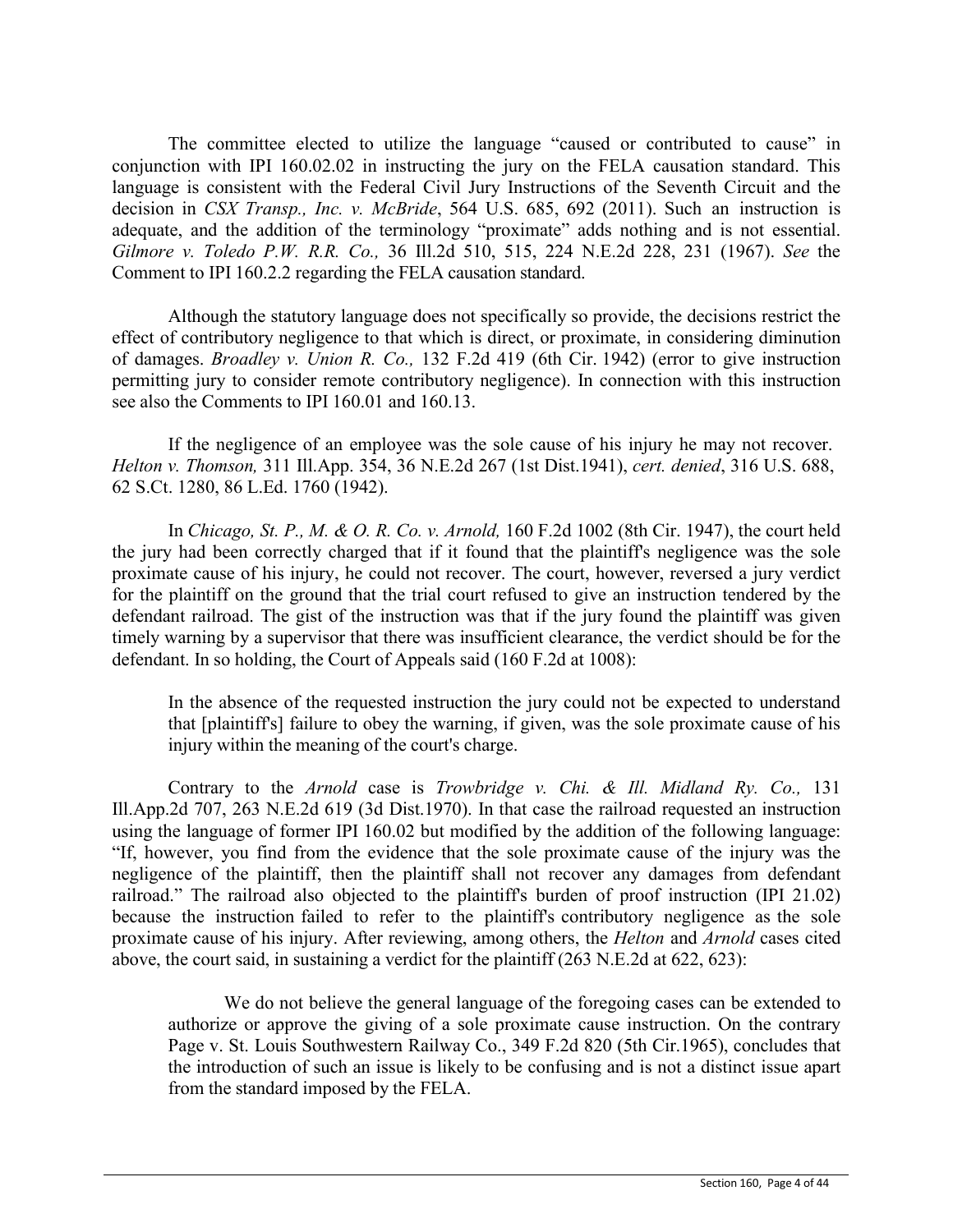\* \* \*

As indicated earlier in this opinion *Helton v. Thomson and Chicago, St. P., M. & O. R. Co. supra* (cited in the IPI comment to 160.02) do not authorize or require the modification recommended.

See also the comment to IPI 160.10.

*Instruction, Notes on Use and Comment revised November 2018.*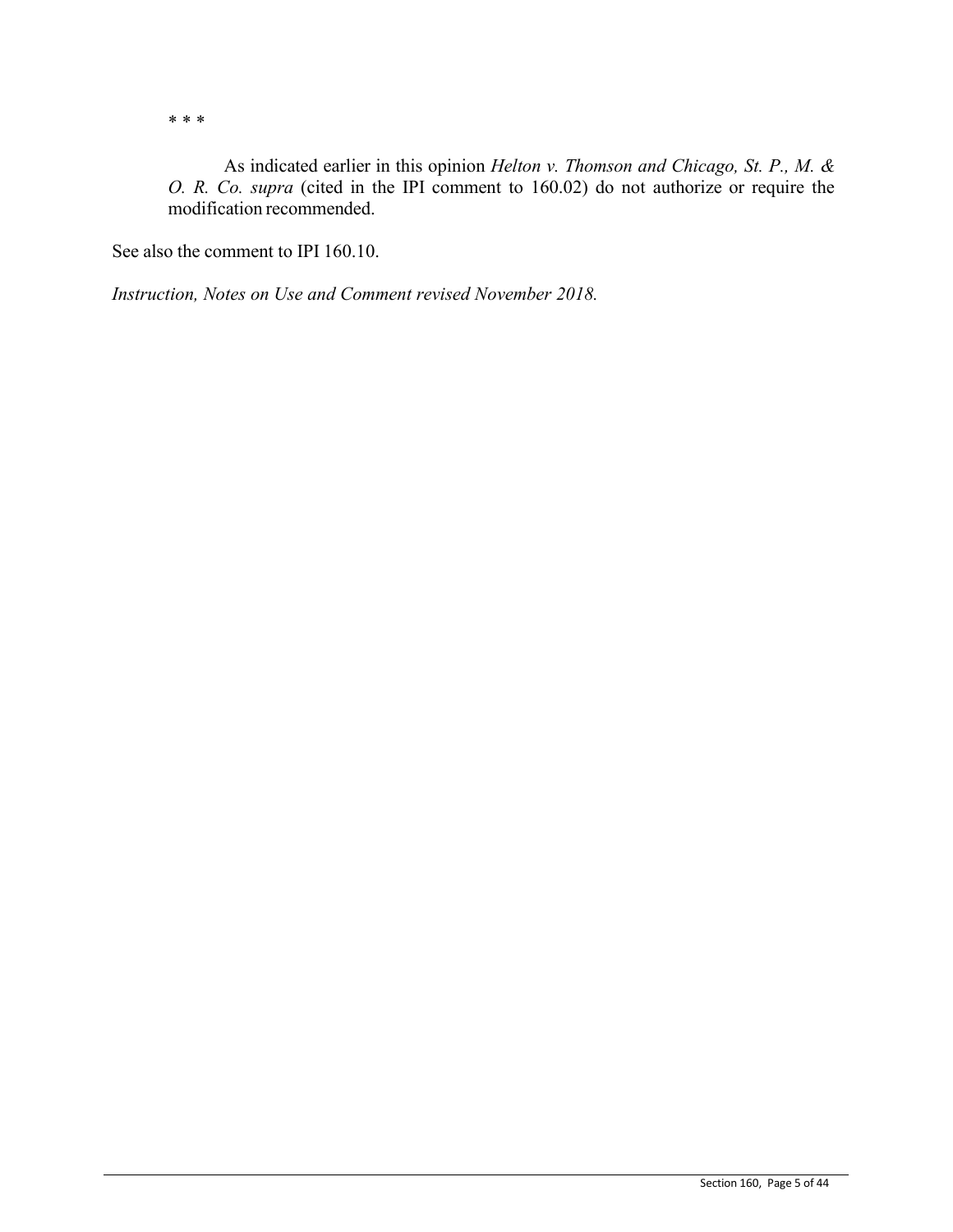## **160.2 FELA--Issues Made by the Pleadings**

[1] [The plaintiff claims that he was injured and sustained damages while he was engaged in the course of his employment by the railroad.]

[The plaintiff claims that damages were sustained by reason of the (injury) (death) of the decedent while the decedent was engaged in the course of his employment by the railroad.]

[2] The plaintiff further claims that the railroad violated the Federal Employers' Liability Act in that:

a. [an (officer) (agent) (or) (other employee) (of the) railroad was negligent in that]

*[Set forth in simple form without undue emphasis or repetition those allegations of the complaint as to negligence which have not been withdrawn or ruled out by the court and are supported by the evidence.]*

b. [there was a defect or insufficiency due to the railroad's negligence in its (cars) (engines) (appliances) (machinery) (track) (roadbed) (works) (boats) (wharves) (or) (other equipment).]

[3] The plaintiff further claims that the one or more of the alleged violations of the Act caused, or contributed to cause, the [injury] [death].

[4] The railroad denies [that it violated the Federal Employers' Liability Act as claimed by the plaintiff] [or] [and] [that the (plaintiff) (decedent) was engaged in the course of his employment for the railroad at the time of the alleged occurrence].

[5] [The railroad further denies that any violation of the Act caused, or contributed to cause, (any of the alleged injuries) (the death).]

[6] [The railroad further denies that the plaintiff (was injured) (or) sustained damages (to the extent claimed).]

[7] [The railroad claims that the (plaintiff) (decedent) was contributorily negligent (in that) (in one or more of the following respects):]

*[Set forth in simple form without undue emphasis or repetition those allegations of the answer as to the plaintiff's or decedent's contributory negligence which have not been withdrawn or ruled out by the court and are supported by the evidence.]*

[8] [The railroad further claims that one or more of the foregoing caused, or contributed to cause, the (plaintiff's injuries) (decedent's death).]

[9] [The plaintiff (denies that (he did) (the decedent did) any of the things claimed by the railroad,) (denies that (he) (the decedent) was negligent (in doing any of the things claimed by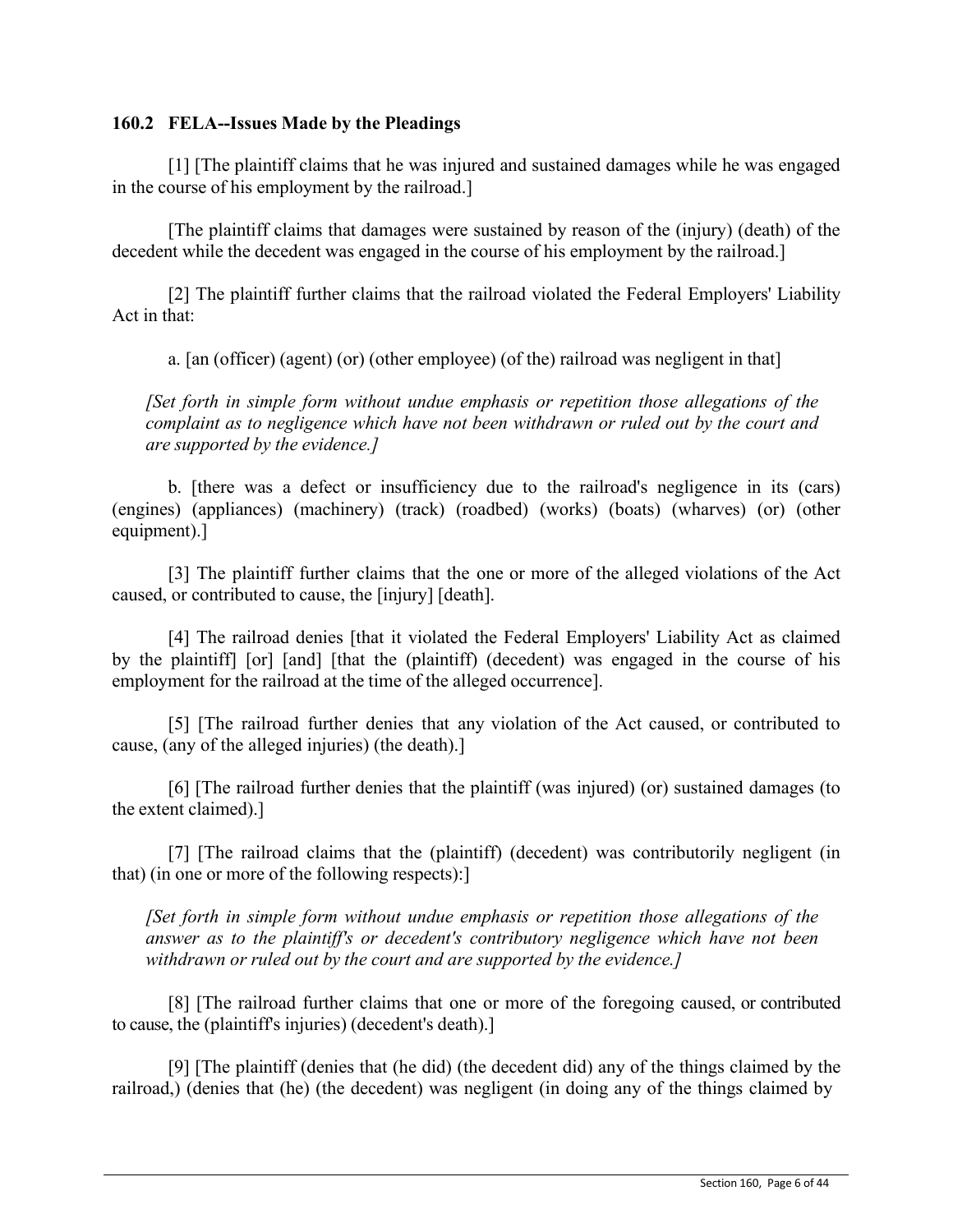the railroad,) (to the extent claimed by the railroad),) (and denies that any claimed act or omission on (his) (the decedent's) part caused, or contributed to cause, (his claimed injuries) (the decedent's death)).]

## **Notes on Use**

The instruction assumes that there is no factual issue as to whether the defendant was a common carrier by railroad in interstate commerce and whether the plaintiff was employed in such commerce. Where such issues exist, the instruction should be modified by inserting the necessary additional statutory language in lieu of the terms "railroad" or "employee," as the case may be. In the event there is an issue as to whether interstate commerce is involved, the definition of "interstate commerce" contained in paragraph 2 of 45 U.S.C.A. § 51 should be given. Where there is an issue as to whether the employee was engaged in the course of his employment, IPI 160.05, defining this phrase, should be used with this instruction.

*See also* Notes on Use to IPI 160.01.

This instruction can be used in cases involving injury or death. Section 59 of the Act provides for the survival of actions under the Act to the personal representative for the surviving spouse, child, parent or next of kin. As opposed to the Illinois Wrongful Death Act, which is for the benefit of the "surviving spouse and next of kin" (740 ILCS 180/2 (1994)), the next of kin under FELA have no right of recovery if there is a spouse, child or parent surviving. In a death case under FELA use IPI 160.26.

## **Comment**

*See* Comment to IPI 160.01.

For the issue of proximate cause see Comment to IPI 160.2.2

In *Bridgeman v. Terminal R.R. Ass'n,* 195 Ill.App.3d 966, 552 N.E.2d 1146, 142 Ill.Dec. 405 (5th Dist.1990), a railroad employee had notified co-workers, including a foreman, that he was not feeling well. He was subsequently found in a bathroom, slumped down against the wall. An ambulance was called and the employee was pronounced dead at the scene. The court held that the railroad had a duty to help the employee once it was aware of his need for help. Because there was conflicting testimony as to when help was sought, the court held that enough had been established to submit the question of the railroad's negligence to the jury.

In *Laird v. Ill. Cent. Gulf R. Co.,* 208 Ill.App.3d 51, 566 N.E.2d 944, 153 Ill.Dec. 94 (5th Dist.1991), a railroad employee who had a long history of back problems was injured after helping to move 200 pound kegs and 150 pound spike pullers. In its motion for a directed verdict, the railroad claimed that because the employee failed to obtain an off-duty or light-duty medical excuse, it was his own negligence that was the sole proximate cause of his injuries. The appellate court upheld the denial of this motion and held that "the railroad had a duty to assign employees to work for which they are reasonably suited and will breach that duty if it negligently assigns an employee to perform work beyond his capacity."

*Instruction and Comment revised November 2018.*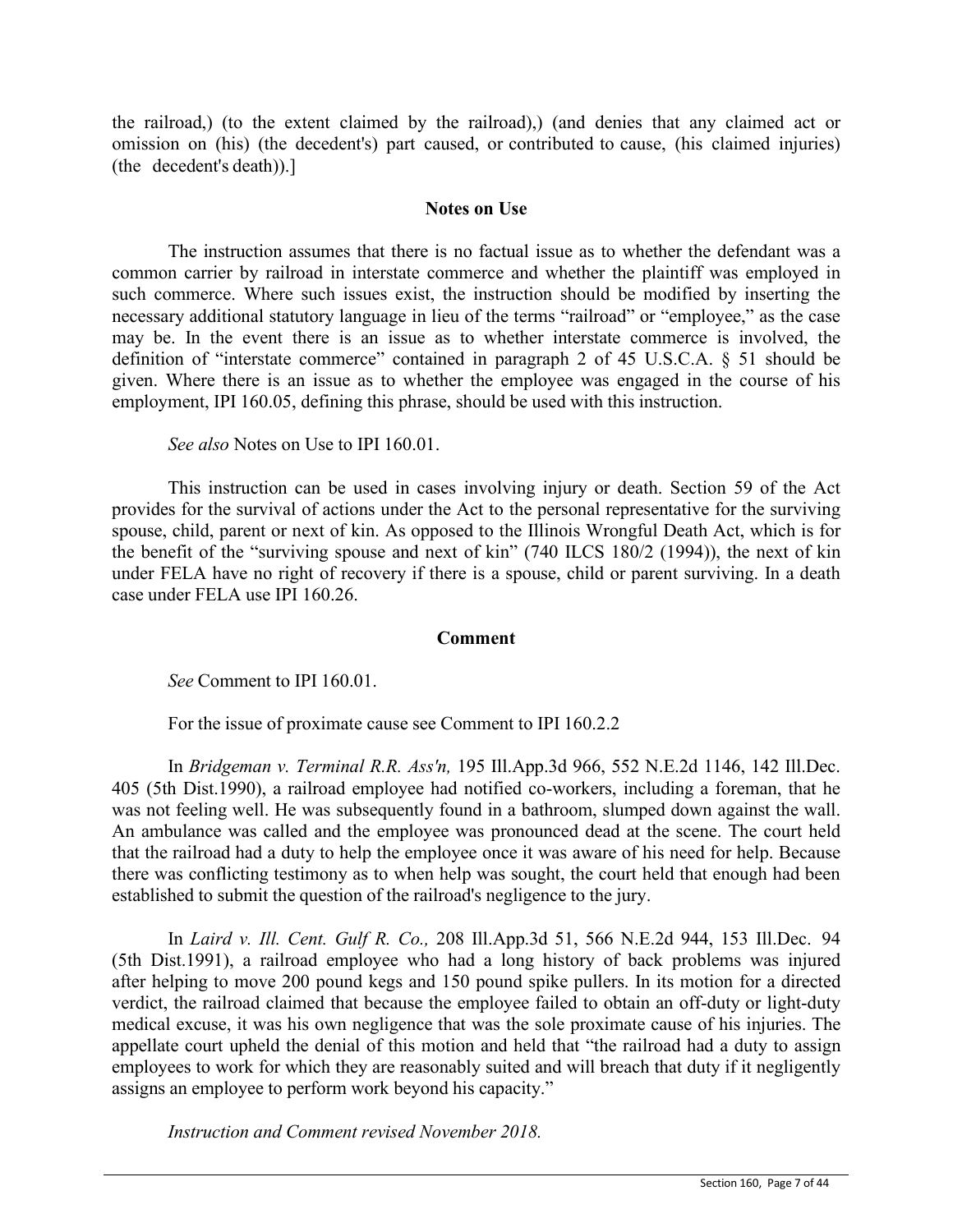## **160.2.1 FELA--Issues Made by the Pleadings--Emotional Injury--Zone of Danger**

[1] [The plaintiff claims that he suffered emotional injury that resulted in damages while he was in the zone of danger of physical harm and while he was engaged in the course of his employment by the railroad.]

[2] The plaintiff further claims that the railroad violated the Federal Employers' Liability Act in that:

a. [an (officer) (agent) (or) (other employee) (of the) railroad was negligent in that]

*[Set forth in simple form without undue emphasis or repetition those allegations of the complaint as to negligence which have not been withdrawn or ruled out by the court and are supported by the evidence.]*

b. [there was a defect or insufficiency due to the railroad's negligence in its (cars) (engines) (appliances) (machinery) (track) (roadbed) (works) (boats) (wharves) (or) (other equipment).]

[3] The plaintiff further claims that one or more of the alleged violations of the Act caused, or contributed to cause, his injury and damages.

[4] The railroad [denies that it violated the Federal Employers' Liability Act as claimed by the plaintiff] [or] [and] [denies that the plaintiff was in the zone of danger of physical harm] [or] [and] [denies that the (plaintiff) (decedent) was engaged in the course of his employment for the railroad at the time of the alleged occurrence].

[5] [The railroad further denies any violation of the Act caused, or contributed to cause, any of the alleged emotional injuries.]

[6] [The railroad further denies that the plaintiff (was emotionally injured) (or) sustained damages (to the extent claimed).]

[7] [The railroad claims that the (plaintiff) (decedent) was contributorily negligent (in that) (in one or more of the following respects):]

*[Set forth in simple form without undue emphasis or repetition those allegations of the answer as to the plaintiff's contributory negligence which have not been withdrawn or ruled out by the court and are supported by the evidence.]*

[8] [The railroad further claims that one or more of the foregoing caused, or contributed to cause, the plaintiff's emotional injuries.]

[9] [The plaintiff (denies that he did any of the things claimed by the railroad,) (denies that he was negligent (in doing any of the things claimed by the railroad,) (to the extent claimed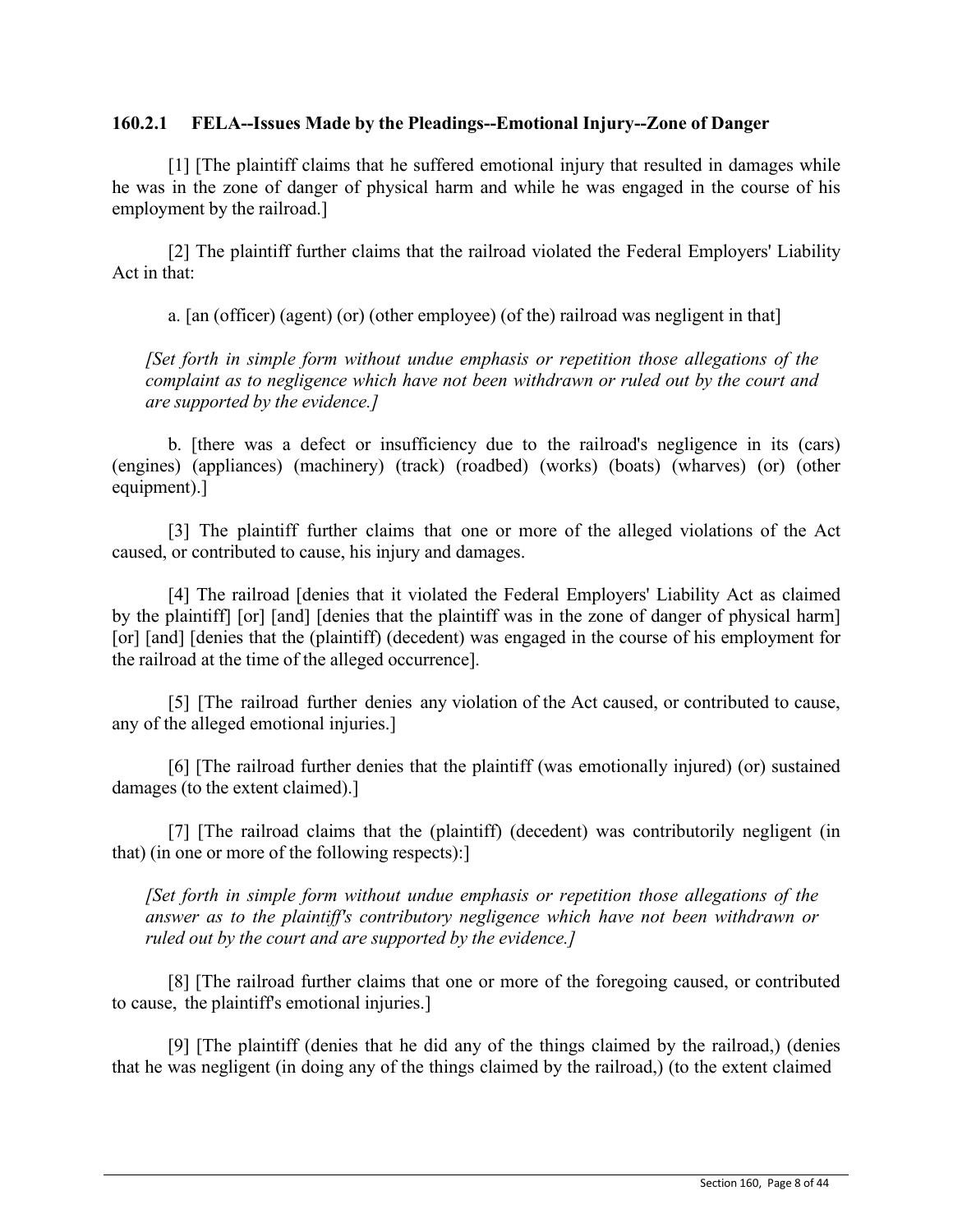by the railroad),) (and denies that any claimed act or omission on his part caused, or contributed to cause, his claimed emotional injuries).]

## **Notes on Use**

The instruction assumes that there is no factual issue as to whether the defendant was a common carrier by railroad in interstate commerce and whether the plaintiff was employed in such commerce. Where such issues exist, the instruction should be modified by inserting the necessary additional statutory language in lieu of the terms "railroad" or "employee," as the case may be. In the event there is an issue as to whether interstate commerce is involved, the definition of "interstate commerce" contained in paragraph 2 of 45 U.S.C.A. § 51 should be given. Where there is an issue as to whether the employee was engaged in the course of his employment, IPI 160.05, defining this phrase, should be used with this instruction.

*See also* Notes on Use to IPI 160.01.

This instruction should be used in cases involving emotional injury only. Use of this instruction assumes that the plaintiff suffered no physical injury other than that resulting from his emotional injury.

## **Comment**

*See* Comment to IPI 160.01.

For the issue of proximate cause see Comment to IPI 160.2.2

In *Bridgeman v. Terminal R.R. Ass'n,* 195 Ill.App.3d 966, 552 N.E.2d 1146, 142 Ill.Dec. 405 (5th Dist.1990), a railroad employee had notified co-workers, including a foreman, that he was not feeling well. He was subsequently found in a bathroom, slumped down against the wall. An ambulance was called and the employee was pronounced dead at the scene. The court held that the railroad had a duty to help the employee once it was aware of his need for help. Because there was conflicting testimony as to when help was sought, the court held that enough had been established to submit the question of the railroad's negligence to the jury.

In *Laird v. Ill. Cent. Gulf R. Co.,* 208 Ill.App.3d 51, 566 N.E.2d 944, 153 Ill.Dec. 94 (5th Dist.1991), a railroad employee who had a long history of back problems was injured after helping to move 200 pound kegs and 150 pound spike pullers. In its motion for a directed verdict, the railroad claimed that because the employee failed to obtain an off-duty or light-duty medical excuse, it was his own negligence that was the sole proximate cause of his injuries. The appellate court upheld the denial of this motion and held that "the railroad had a duty to assign employees to work for which they are reasonably suited and will breach that duty if it negligently assigns an employee to perform work beyond his capacity."

In *Consol. Rail Corp. v. Gottshall,* 512 U.S. 532, 114 S.Ct. 2396, 129 L.Ed.2d 427 (1994), the Court recognized a claim for negligent infliction of emotional distress under FELA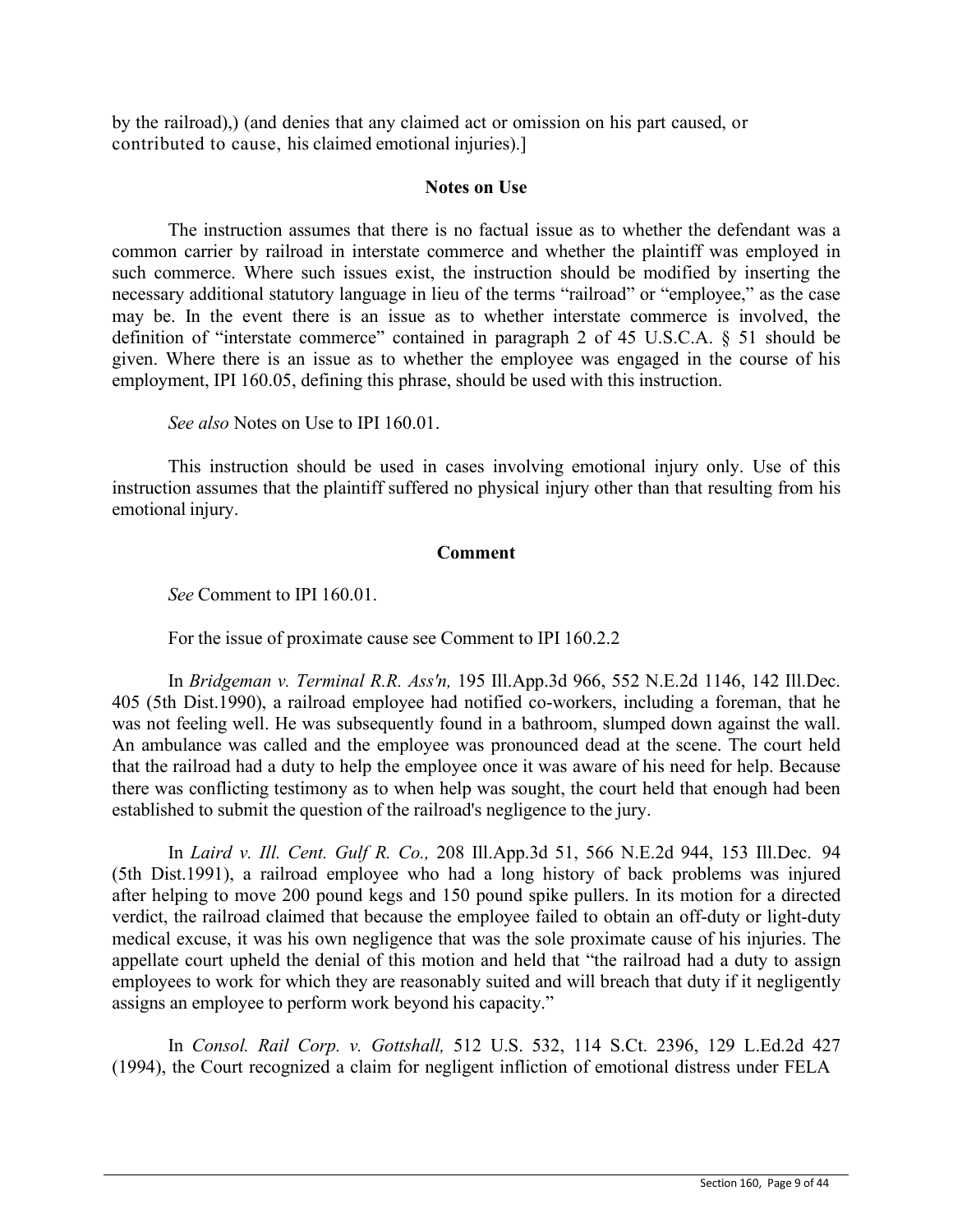and further held that the zone of danger test applies to determine who may recover for the negligent infliction of emotional distress.

*Instruction and Comment revised November 2018.*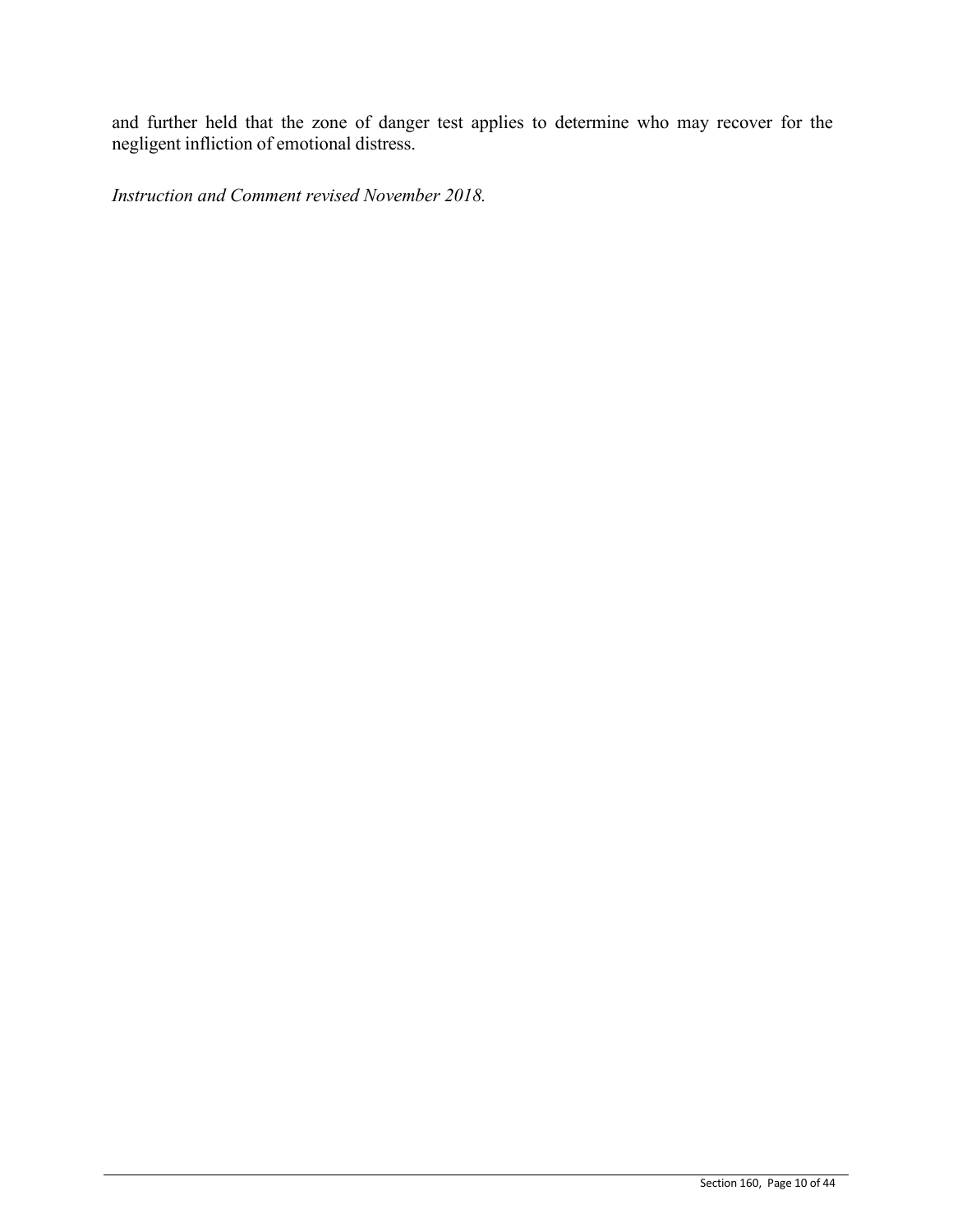## **160.2.2 FELA - Definition of Causation**

Defendant "caused or contributed to cause" plaintiff's [injury] [and/or] [death] if Defendant's negligence played a part – no matter how small – in bringing about the [injury] [and/or] [death]. [There can be more than one cause contributing to an [injury] [and/or] [death].] The mere fact that an injury occurred does not necessarily mean that the [injury] [and/or] [death] was caused by negligence.

## **Comment**

The IPI 160 series instructions do not use the phrase "proximate cause," but instead use the phrase "caused or contributed to cause…no matter how small…" in reference to negligence or contributory negligence. Early FELA cases refer to "proximate cause." *See, e.g.*, *Tennant v. Peoria & P. U. Ry. Co*., 321 U.S. 29, 64 S.Ct. 409, 88 L.Ed. 520 (1944); *Williams v. N.Y. Cent. R. Co.*, 402 Ill. 494, 84 N.E.2d 399 (1949); *Allendorf v. E., J. & E. Ry. Co.*, 8 Ill.2d 164, 133 N.E.2d 288 (1956), *cert. denied*, 352 U.S. 833, 77 S.Ct. 49, 1 L.Ed.2d 53 (1956); *Ganotis v. N.Y. Cent. R.R. Co.*, 342 F.2d 767 (6th Cir. 1965); *Coray v. S. Pac. Co.*, 335 U.S. 520, 69 S.Ct. 275, 93 L.Ed. 208 (1949).

The more recent FELA cases have, however, adopted the standard set forth in *Rogers v. Mo. Pac. R. Co.*, 352 U.S. 500, 77 S.Ct. 443, 1 L.Ed.2d 493 (1957). In *Rogers*, the court reversed the Missouri Supreme Court and sustained a jury verdict in holding that (352 U.S. at 506, 77 S.Ct. at 448):

Under this statute the test of a jury case is simply whether the proofs justify with reason the conclusion that employer negligence played any part, even the slightest, in producing the injury or death for which damages are sought.

In so holding, the court rejected the Missouri Supreme Court's decision as having adopted the "language of proximate causation."

In *Hamrock v. Consol. Rail Corp.*, 151 Ill.App.3d 55, 501 N.E.2d 1274, 1278, 103 Ill.Dec. 736, 740 (1st Dist.1986), the court quoted from *Rogers* and added, "In order to recover under the FELA, a plaintiff must show both negligence on the part of the employer and causation; however, 'the quantum of evidence necessary to establish liability is much less in a FELA case than it would be in an ordinary negligence case [cite].'"

The Fifth Circuit discussed proximate cause, negligence and contributory negligence at great length in *Page v. St. Louis Sw. Ry. Co.*, 349 F.2d 820 (5th Cir. 1965), where the district court defined an injury "proximately caused" as one caused by an act or omission which "played any part, no matter how small, in actually bringing about or causing the injury." *Id*. at 822, n. 3. In reversing a judgment for the defendant, the court remarked (349 F.2d at 824, 827):

[O]n the *Rogers* thesis which we follow, there is really no place for "proximate cause" as such. True, there must be a causal relation either to impose damages against the Railroad or to require diminution for negligence of the injured worker. But it only adds to the problem to recast this simplified formula in the awkward but outmoded dialectic.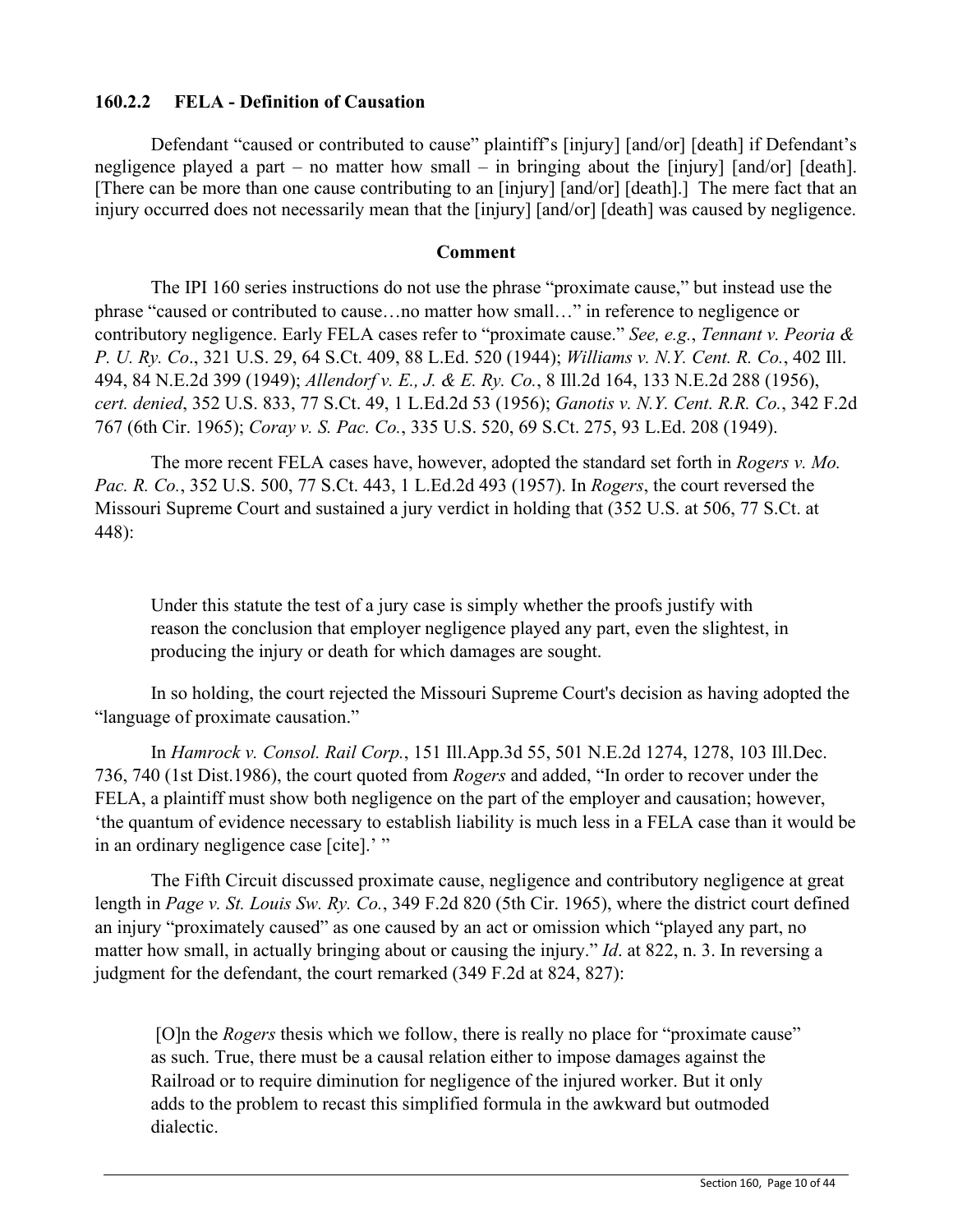\* \* \*

We ought to avoid those practices which "distract the jury's attention from the simple issues of whether the carrier was negligent and whether that negligence was the cause, in whole or in part, of the plaintiff's injury." [Citation omitted]. All of the issues, affirmative and defensive . . . can be simply inquired into in a simple way . . . . When done in this fashion, with suitable accompanying general instruction . . . , there is no need any longer for putting this in the labored terms of "proximate cause" or "sole proximate cause" or "contributory negligence."

In *Weese v. Chesapeake & O. Ry. Co.*, 570 F.2d 611, 613 (6th Cir. 1978), *Essary v. La. Dock Co.*, 66 Ill.App.3d 182, 383 N.E.2d 731, 22 Ill.Dec. 923 (5th Dist.1978), and *Hollinghead v. Toledo P. & W. R.R. Co.*, 39 Ill.App.3d 538, 349 N.E.2d 98, 101 (3d Dist.1976), the courts adopted the *Rogers* standard, that the proofs need only justify the conclusion that the employer's negligence played any part, even the slightest, in producing the injury.

In *Gilmore v. Toledo, P. & W. R.R. Co.*, 36 Ill.2d 510, 224 N.E.2d 228 (1967), the court also considered the question. After discussing the old and new concepts of what constituted "proximate cause," the court concluded (36 Ill.2d at 515, 224 N.E.2d at 231):

It is apparent from what we have already said that an instruction saying defendants' negligence must be in whole or in part "the cause" of the injury is an adequate one in a FELA case. The addition of the word proximate would add nothing and is not essential.

In *Ganotis v. N.Y. Cent. R.R. Co*., 342 F.2d 767 (6th Cir. 1965), the court stated (342 F.2d at 768-69):

One of the purposes of the Federal Employers' Liability Act, as amended, was to abolish the common law defenses of assumption of risk, fellow servant rule and contributory negligence. With respect to contributory negligence it established the rule of comparison of negligence instead of barring the employee from all recovery because of contributory negligence. [cite] We do not believe that the Act also intended to make a distinction between proximate cause when considered in connection with the carrier's negligence and proximate cause when considered in connection with the employee's contributory negligence. If it had so intended, express words to that effect could easily have been used.

The U.S. Supreme Court in *CSX Transp., Inc. v. McBride*, 131 S.Ct. 2630 (2011), held that causation in FELA cases is different from that in common law negligence cases and stated that:

Juries in such cases are properly instructed that a defendant railroad "caused or contributed to" a railroad worker's injury "if [the railroad's] negligence play a part–no matter how small-in bringing about the injury." That, indeed, is the test Congress prescribed for proximate causation in FELA cases."

In accordance with Justice Kilbride's special concurrence in *Wardwell v. Union Pac. R.R. Co.*, 2017 I. 120438, ¶ 27-34, the FELA instructions have been updated to reflect the relaxed standard of causation that applies under FELA.

*Instruction and Comment approved November 2018.*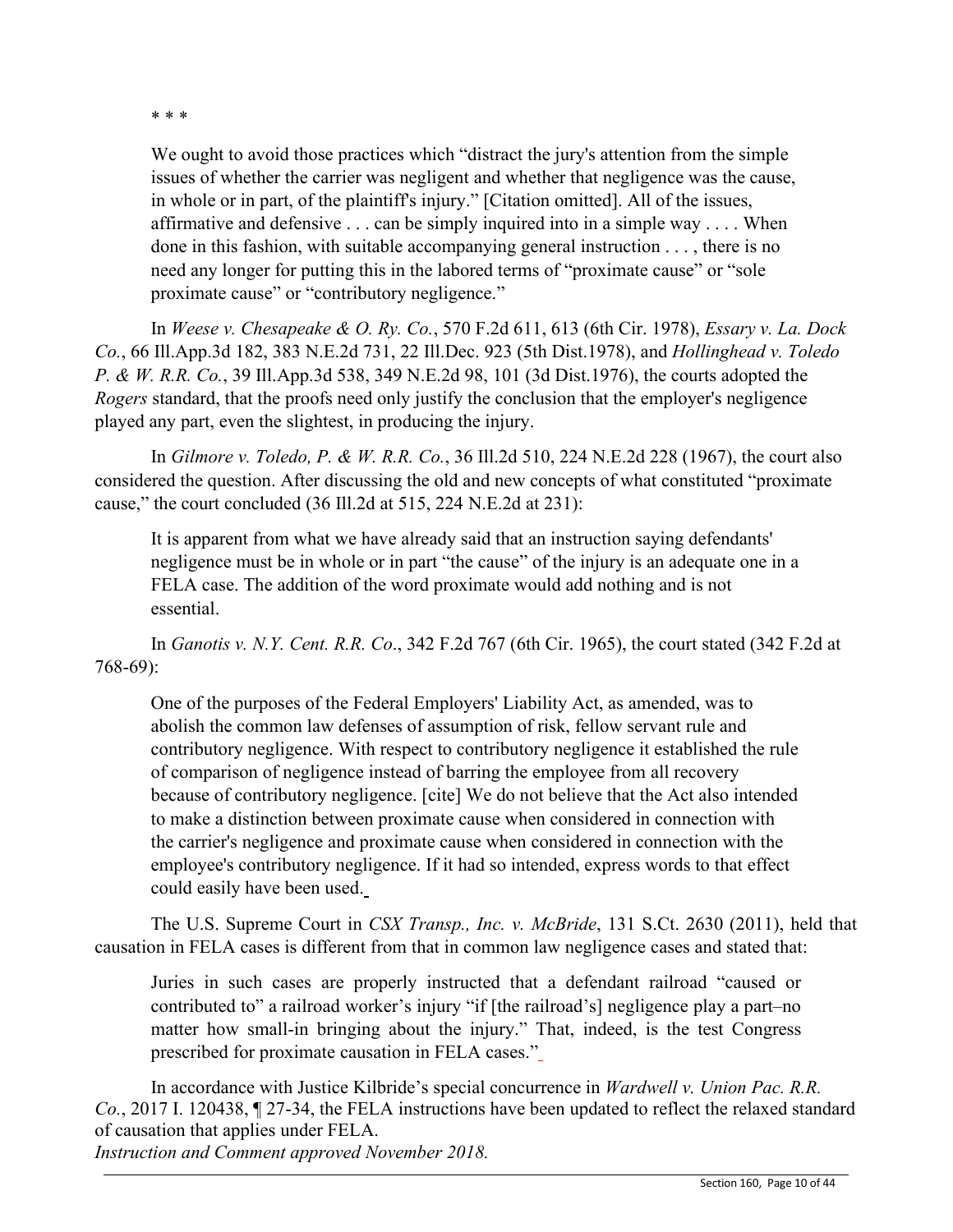## **160.03 FELA--Burden of Proof**

[Part A]

The plaintiff has the burden of proving each of the following propositions:

[First, that he was injured and sustained damages while he was engaged in the course of his employment by the railroad.]

[First, that the plaintiff sustained damages as a result of the decedent's death while the decedent was engaged in the course of his employment by the railroad.]

Second, that the railroad violated the Federal Employers' Liability Act in one of the ways claimed by the plaintiff as stated to you in these instructions.

Third, that a violation of the Federal Employers' Liability Act caused, or contributed to cause, the [injury] [death of the decedent] [and damages].

[If you find from your consideration of all the evidence that each of these propositions has been proved, then your verdict should be for the plaintiff. If, on the other hand, you find from your consideration of all the evidence that any of these propositions has not been proved, then your verdict should be for the railroad.]

## [Part B]

[If you find in favor of the plaintiff and against the railroad, you must then consider the railroad's claim that the plaintiff was contributorily negligent.

As to that claim, the railroad has the burden of proving each of the following propositions:

First, that the (plaintiff) (decedent) acted or failed to act in one of the ways claimed by the railroad as stated to you in these instructions and that in so acting, or failing to act, the (plaintiff) (decedent) was negligent;

Second, that the (plaintiff's) (decedent's) negligence caused, or contributed to cause (plaintiff's) (decedent's) (injury) (and) (death).

If you find from your consideration of all the evidence that the railroad has proved each of these propositions, then you will reduce the plaintiff's damages in the manner stated to you in these instructions. On the other hand, if you find from your consideration of all the evidence that either of these propositions has not been proved, then you will not reduce the plaintiff's damages.]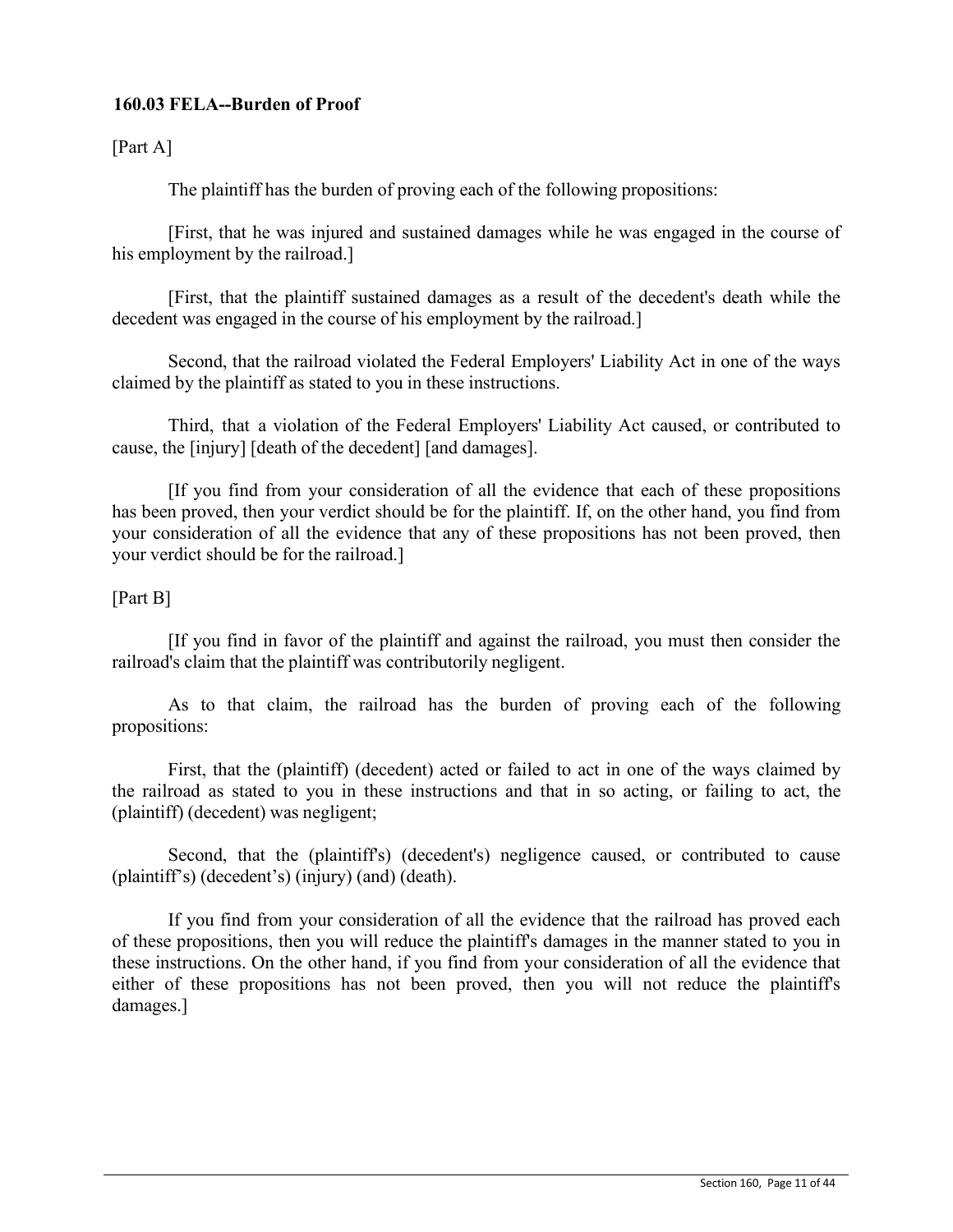#### **Notes on Use**

If there is evidence of the plaintiff's or decedent's contributory negligence, then Part B of this instruction should be given.

*See also* Notes on Use to IPI 160.01.

### **Comment**

*See* Comment to IPI 160.01.

An instruction that under the FELA the burden is on the defendant to prove contributory negligence by the preponderance of the evidence was approved in *Fisher v. Chi., R. I. & P. R. Co.,* 290 Ill. 49, 124 N.E. 831 (1919). The reason for inclusion of such an instruction is that the burden of proof has been held a matter of substance to be determined by federal law rather than local law in actions under this statute. *Cent. Vt. R. Co. v. White,* 238 U.S. 507, 35 S.Ct. 865, 59 L.Ed. 1433 (1915), and cases there cited. In that case, the Court said (238 U.S. at 512, 83 S.Ct. at 868):

But the United States Courts have uniformly held that as a matter of general law the burden of proving contributory negligence is on the defendant. The federal courts have enforced that principle even in trials in states which hold that the burden is on the plaintiff . . . . Congress in passing the Federal Employers' Liability Act evidently intended that the federal statute should be construed in the light of these and other decisions of the federal court.

*Instruction revised November 2018.*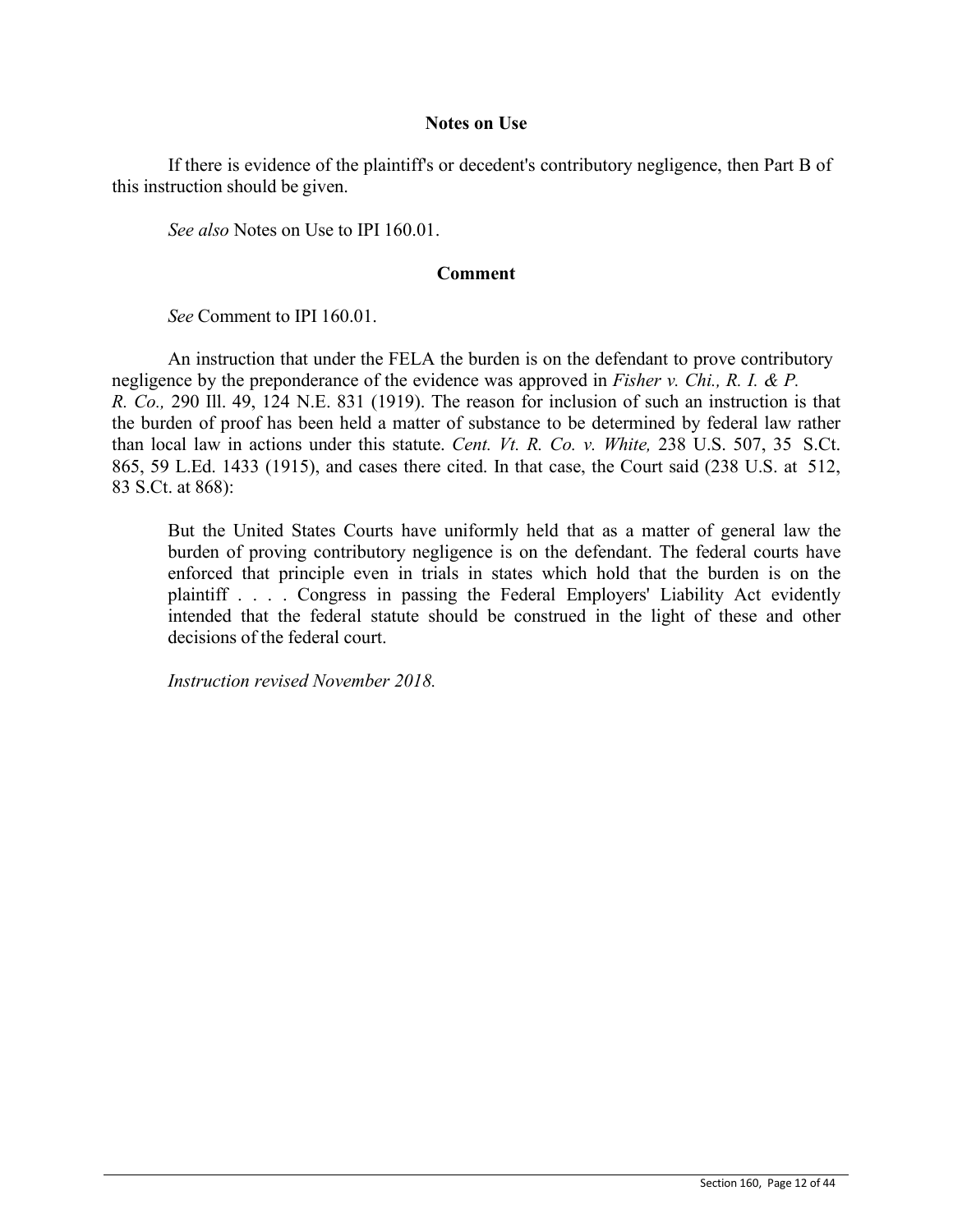## **160.3.1 FELA--Burden of Proof--Emotional Injury--Zone of Danger**

[Part A]

The plaintiff has the burden of proving each of the following propositions:

[First, that he suffered emotional injury that resulted in damages while he was in the zone of danger of physical harm and while he was engaged in the course of his employment by the railroad.]

Second, that the railroad violated the Federal Employers' Liability Act in one of the ways claimed by the plaintiff as stated to you in these instructions.

Third, that a violation of the Federal Employers' Liability Act caused, or contributed to cause emotional injury and damages of the plaintiff.

[If you find from your consideration of all the evidence that each of these propositions has been proved, then your verdict should be for the plaintiff. If, on the other hand, you find from your consideration of all the evidence that any of these propositions has not been proved, then your verdict should be for the railroad.]

[Part B]

[If you find in favor of the plaintiff and against the railroad, you must then consider the railroad's claim that the plaintiff was contributorily negligent.

As to that claim, the railroad has the burden of proving each of the following propositions:

First, that the plaintiff acted or failed to act in one of the ways claimed by the railroad as stated to you in these instructions and that in so acting, or failing to act, the ( plaintiff) (decedent) was negligent;

Second, that the plaintiff's negligence caused, or contributed to cause (plaintiff's) (decedent's) (injury) (and) (death).

If you find from your consideration of all the evidence that the railroad has proved each of these propositions, then you will reduce the plaintiff's damages in the manner stated to you in these instructions. On the other hand, if you find from your consideration of all the evidence that either of these propositions has not been proved, then you will not reduce the plaintiff's damages.]

#### **Notes on Use**

If there is evidence of the plaintiff's contributory negligence, then Part B of this instruction should be given.

*See also* Notes on Use to IPI 160.01 and 160.02.01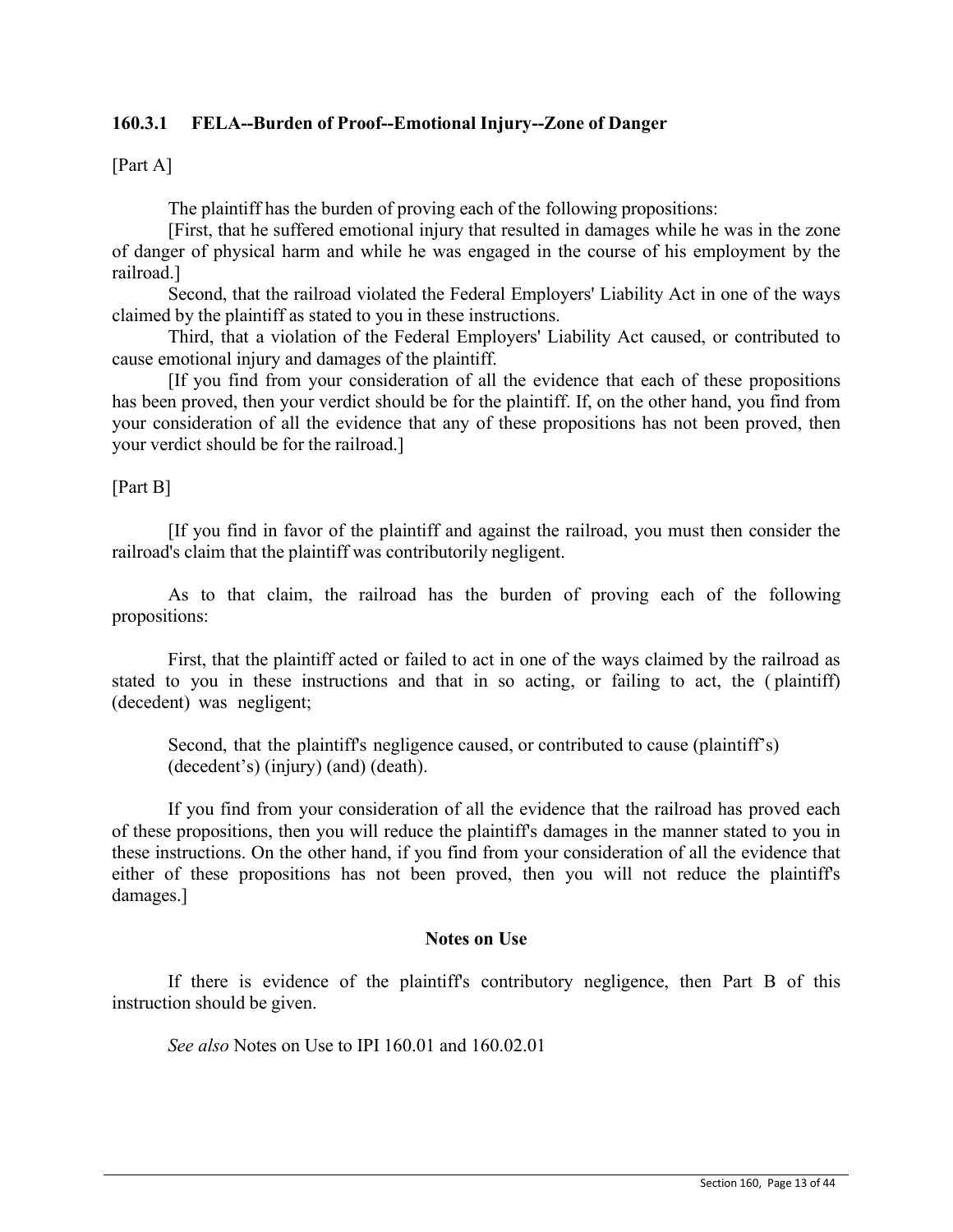## **Comment**

*See* Comments to IPI 160.01 and 160.02.01.

An instruction that under the FELA the burden is on the defendant to prove contributory negligence by the preponderance of the evidence was approved in *Fisher v. Chi., R. I. & P. R. Co.,* 290 Ill. 49, 124 N.E. 831 (1919). The reason for inclusion of such an instruction is that the burden of proof has been held a matter of substance to be determined by federal law rather than local law in actions under this statute. *Cent. Vt. R. Co. v. White,* 238 U.S. 507, 35 S.Ct. 865, 59 L.Ed. 1433 (1915), and cases there cited. In that case, the Court said (238 U.S. at 512, 83 S.Ct. at 868):

But the United States Courts have uniformly held that as a matter of general law the burden of proving contributory negligence is on the defendant. The federal courts have enforced that principle even in trials in states which hold that the burden is on the plaintiff . . . . Congress in passing the Federal Employers' Liability Act evidently intended that the federal statute should be construed in the light of these and other decisions of the federal court.

*Instruction revised November 2018.*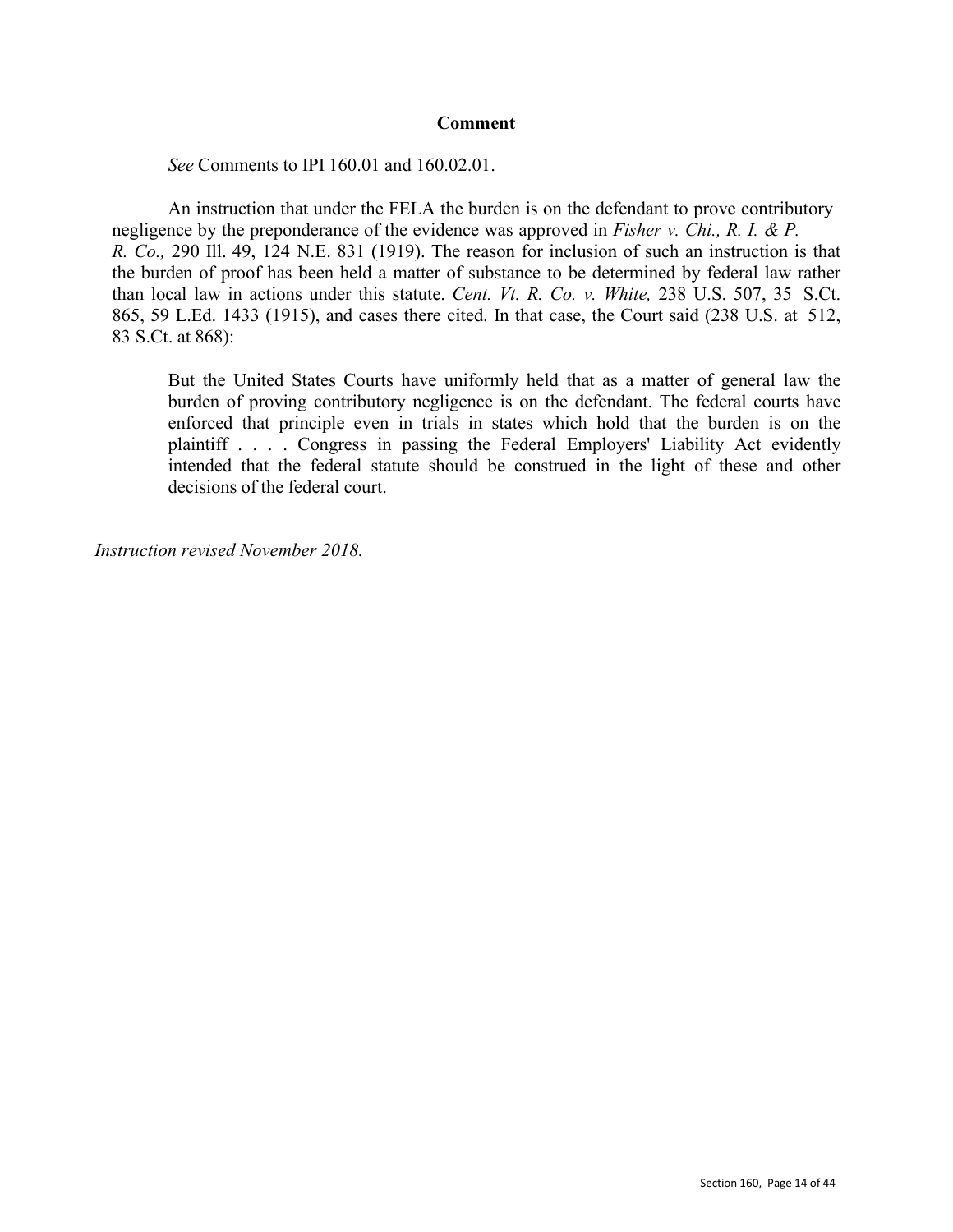## **160.3.2 FELA--Definition of Zone of Danger of Physical Harm**

When I use the expression "zone of danger of physical harm," I mean that location where the plaintiff [suffered physical impact] [or] [was placed in immediate risk of physical harm] from the claimed acts of the railroad.

## **Notes on Use**

This instruction should be given whenever IPI 160.02.01 or IPI 160.03.01 is given.

## **Comment**

(1994). *See Consol. Rail Corp. v. Gottshall,* 512 U.S. 532, 114 S.Ct. 2396, 129 L.Ed.2d 427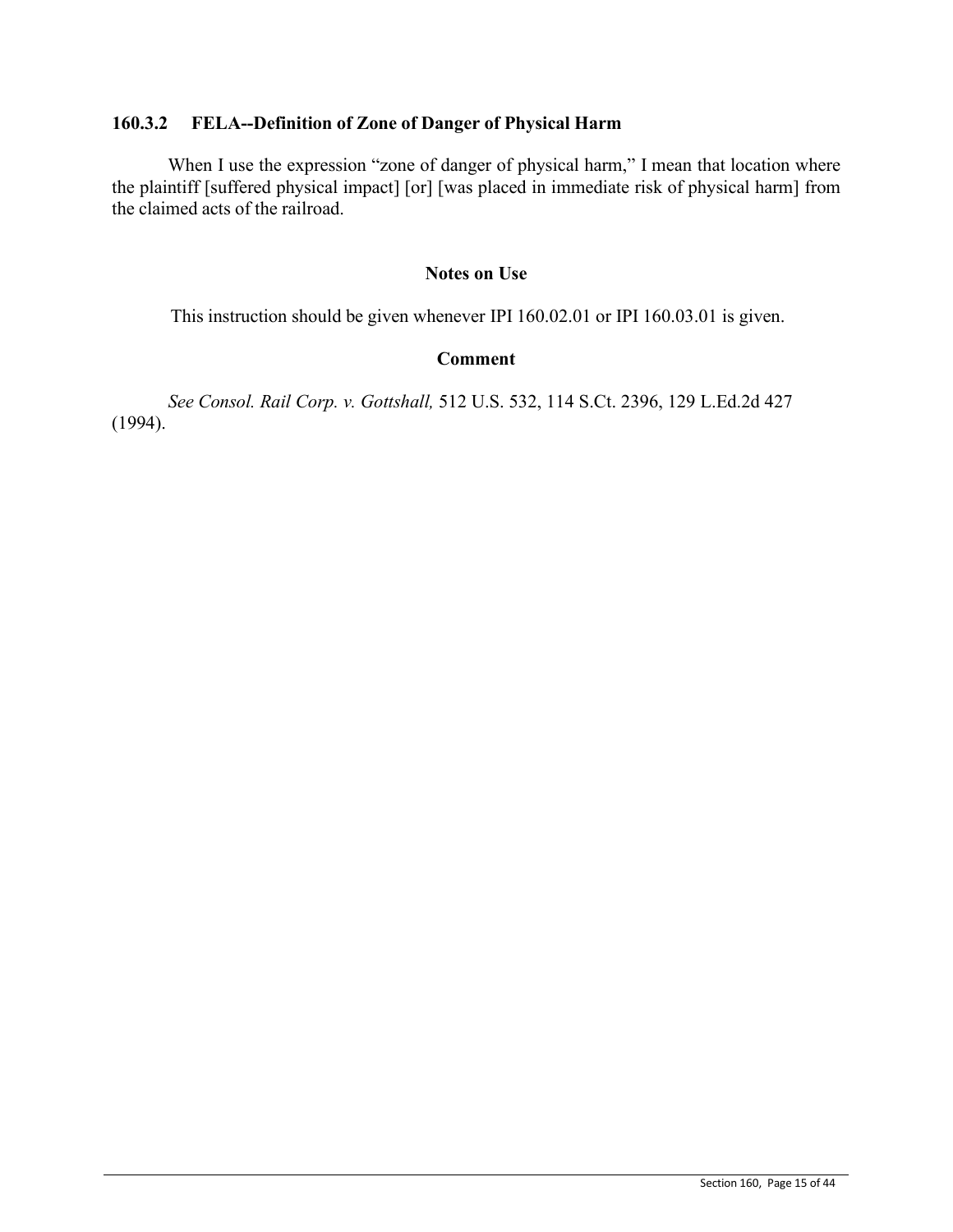## **160.4 Definition of Contributory Negligence for Use in FELA Cases Only**

When I use the expression "contributory negligence" [in Count ], I mean negligence on the part of the [plaintiff] [decedent] that caused, or contributed to cause, the [alleged] [injury] [death].

## **Notes on Use**

This instruction is to be used only when contributory negligence is an issue. If contributory negligence is not an issue, use IPI 160.11.

Contributory negligence may also be at issue in a count other than the count of the complaint based on FELA. If contributory negligence is at issue in a count other than the FELA count, then specify in the bracket in which count the FELA definition of contributory negligence is to be used.

## **Comment**

See the Comment to IPI 160.2.2 regarding the FELA causation standard.

*Instruction and Comment revised November 2018.*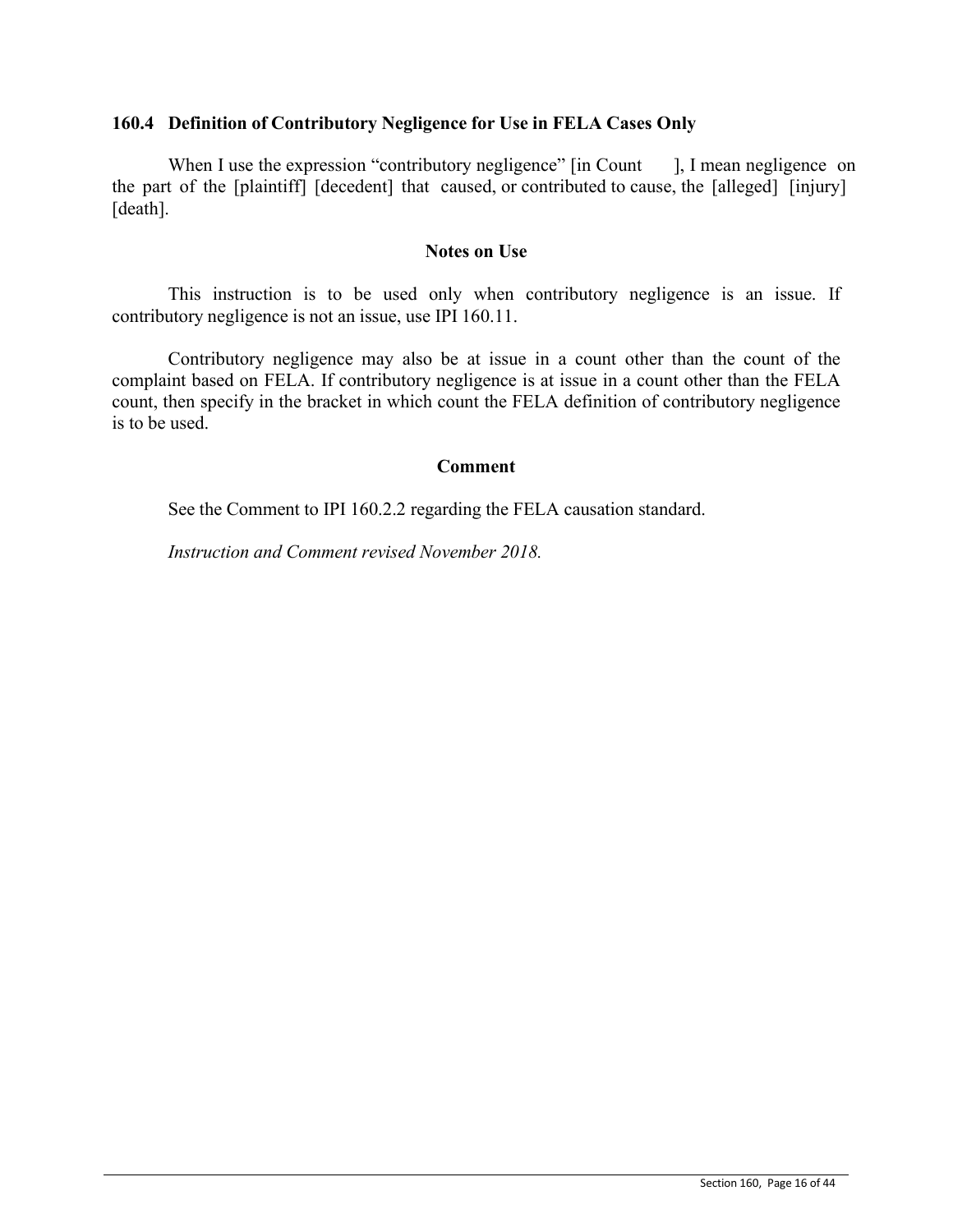#### **160.5 FELA--When Employee Is Engaged in the Course of His Employment**

A person is in the course of his employment when he is doing anything he was employed to do, or when he is doing anything which his employment authorizes him to do or which is reasonably incidental to the employment.

#### **Notes on Use**

This instruction should only be given where there is a factual issue whether the employee was engaged in the course of his employment at the time of the occurrence.

## **Comment**

The phrase "course of his employment" has received a broad construction in FELA cases, due, in part, to the fact that the exigencies of railroading require a wide variety of activities, otherwise personal, to be done on the job. *Chi., M., St. P. & P. R. Co. v. Kane,* 33 F.2d 866 (9th Cir.1929), *cert. denied*, 280 U.S. 588, 50 S.Ct. 37, 74 L.Ed. 637 (1929) (employee crossing track from bunk car to toilet before going to work); *Mostyn v. Del., L. & W. R. Co.,* 160 F.2d 15 (2d Cir.1947), *cert. denied*, 332 U.S. 770, 68 S.Ct. 82, 92 L.Ed. 355 (1947) (employee sleeping on ground along side track where he was injured was in the "employ" of the railroad); *Healy v. Pa. R. Co.,* 184 F.2d 209 (3d Cir. 1950), *cert. denied*, 340 U.S. 935, 71 S.Ct. 490, 95 L.Ed. 674 (1951) (employee crossing tracks to inquire of supervisor as to delivery of war bond; scope of employment held for jury).

Several decisions have indicated that  $\S$  229 of the Restatement (Second) of Agency (1957) sets forth appropriate guidelines for determining whether the employee's conduct is within the scope of his employment. *Wilson v. Chi., Milwaukee, St. Paul & Pac. R.R. Co.,* 841 F.2d 1347, 1355 (7th Cir. 1988); *Rogers v. Chi. & N.W. Transp. Co.,* 947 F.2d 837, 839 (7th Cir. 1991). These factors include (a) whether or not the acts are commonly done by such servants; (b) the time, place, and purpose of the act; (c) the previous relations between the master and the servant; (d) the extent to which the business of the master is apportioned between different servants; (e) whether or not the act is outside the enterprise of the master or, if within the enterprise, has not been entrusted to any servant; (f) whether or not the master has reason to expect that such an act will be done; (g) the similarity in quality of the act done to the act authorized; (h) whether or not the instrumentality by which the harm is done has been furnished by the master to the servant; (i) the extent of departure from the normal method of accomplishing an authorized result; and (j) whether or not the act is seriously criminal. Restatement (Second) of Agency § 229(2) (1957).

Acts of an employee were deemed within the scope of his employ where employee, while on his way to eat lunch, slipped on ice in a parking lot of the motel at which he was staying during a rest period. *Duffield v. Marra, Inc*., 166 Ill.App.3d 754, 520 N.E.2d 938, 117 Ill.Dec. 587 (5th Dist.1988).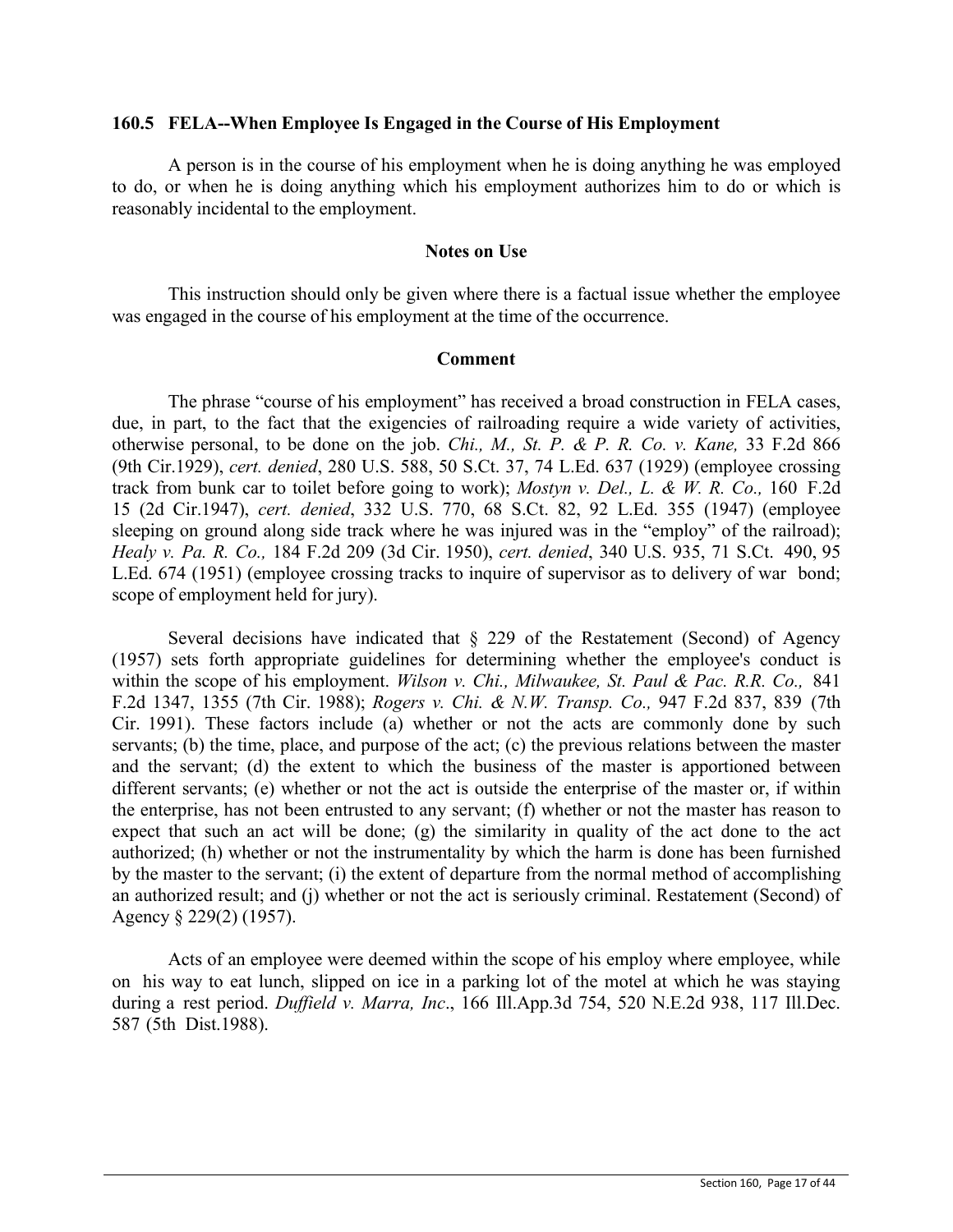## **160.6 FELA--Course of Employment as Matter of Law**

At the time of this occurrence the [plaintiff] [decedent] was in the course of his employment.

### **Notes on Use**

This instruction may be given only where there is no question of fact as to whether the plaintiff was in the course of his employment. It is given because IPI 160.01-160.03 refers to the statutory requirement that a plaintiff or decedent, under the Act, must be injured "while employed." Therefore, it is desirable, where no such issue has been raised, to remove any question concerning it from the jury's consideration.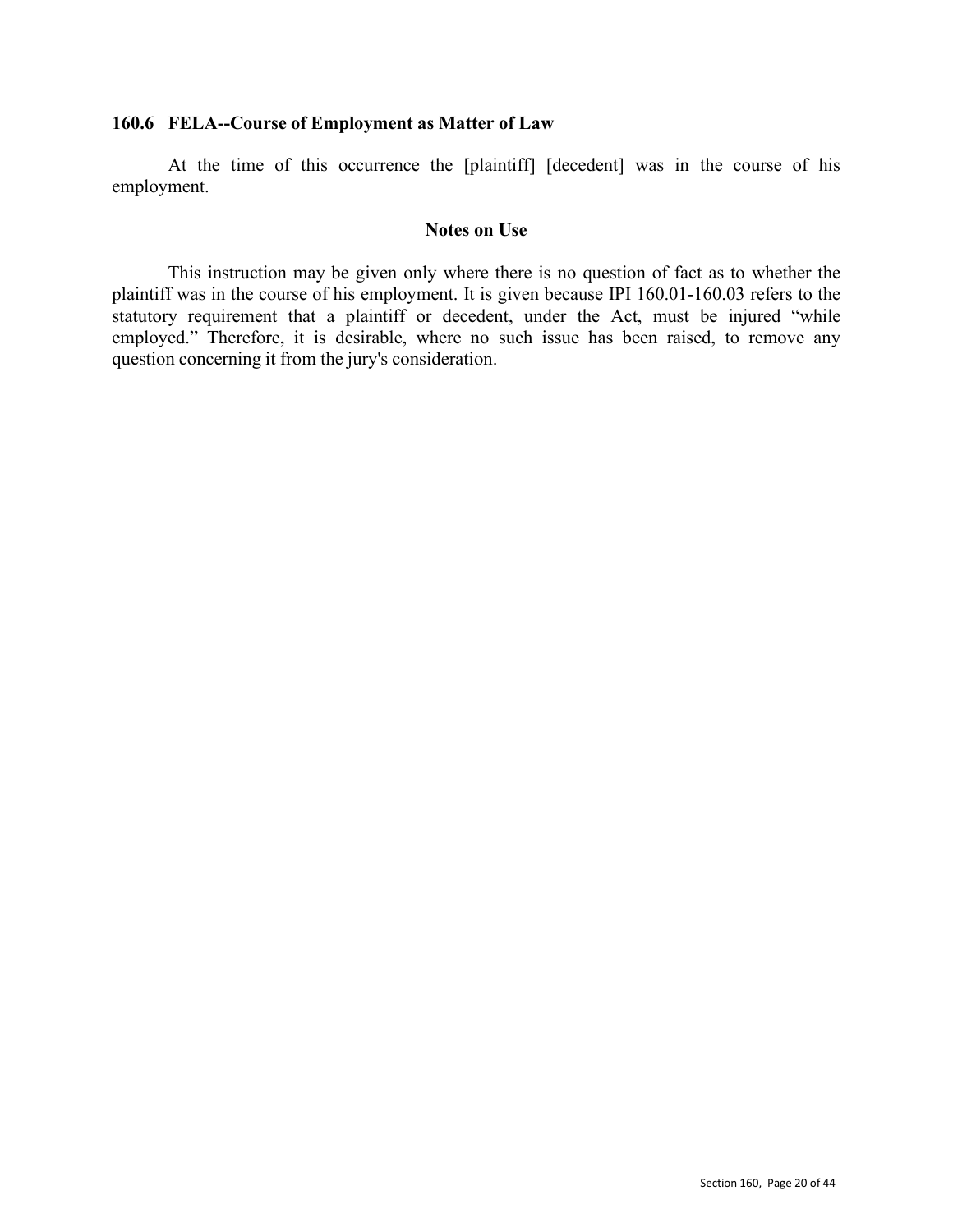## **160.7 FELA--Duty to Provide Safe Tools, Appliances, and Machinery Where Tools, etc., Supplied**

It was the duty of the railroad to use ordinary care to provide [the plaintiff] [its employees] with reasonably safe and suitable [tools] [machinery and appliances] with which to do [his] [their] work. [Tools] [Machinery and appliances], in order to be reasonably safe and suitable, need not necessarily be the latest or best which could have been provided to do the work.

#### **Comment**

A railroad's duty with respect to tools, machinery, and appliances is to use ordinary or reasonable care to furnish those which are reasonably safe and suitable. *Jacob v. New York City,* 315 U.S. 752, 62 S.Ct. 854, 86 L.Ed. 1166 (1942). What is reasonable depends upon the circumstances, and the greater the danger, the greater the obligation to use all appliances readily obtainable to prevent accidents. *Margevich v. Chi. & N.W. Ry. Co.,* 1 Ill.App.2d 162, 116 N.E.2d 914 (1st Dist.1953), *cert. denied*, 348 U.S. 861, 75 S.Ct. 84, 99 L.Ed. 678 (1954).

In *Lowe v. Norfolk & W. Ry. Co.,* 124 Ill.App.3d 80, 463 N.E.2d 792, 79 Ill.Dec. 238 (5th Dist.1984), employees had presented evidence of a lack of protective clothing and the trial court modified the instruction by replacing "[tools] [machinery and appliances]" with "protective equipment." The Appellate Court, in reversing the case for retrial, held that the use of the language was not error, but that instruction should be more carefully reworded on retrial.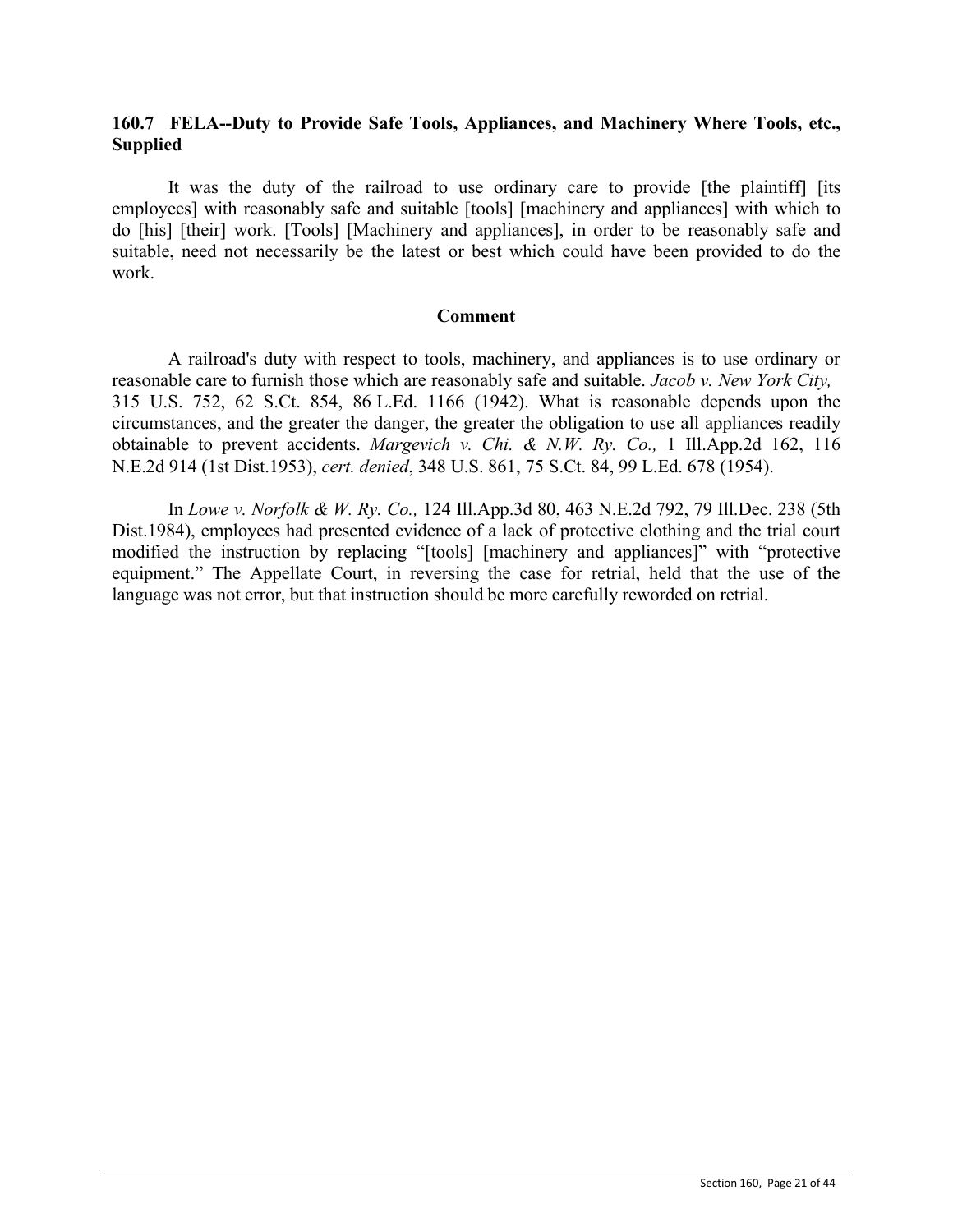### **160.8 FELA--Duty to Provide a Reasonably Safe Place to Work**

It was the duty of the railroad to use ordinary care to provide the plaintiff with a reasonably safe place in which to do his work.

#### **Comment**

The duty of a railroad is to use ordinary care to furnish a reasonably safe place to work. The diligence which must be used to meet this duty increases as the danger increases. *Bailey v. Cent. Vt. Ry. Co.,* 319 U.S. 350, 352, 63 S.Ct. 1062, 1063, 87 L.Ed. 1444 (1943); *Inman v. Baltimore & Ohio R. Co.,* 361 U.S. 138, 80 S.Ct. 242, 4 L.Ed.2d 198 (1959) (reversal of trial court's judgment for plaintiff affirmed by 5 to 4 vote, where plaintiff, a crossing guard, was struck by a drunken motorist while flagging traffic and action was predicated on violation of the duty to provide a safe place to work).

This duty exists even when railroad employees are required to go onto premises of a third party over which the railroad has no control. *Duffield v. Marra, Inc.,* 166 Ill.App.3d 754, 520 N.E.2d 938, 117 Ill.Dec. 587 (5th Dist.1988).

In *Laird v. Ill. Cent. Gulf R. Co.,* 208 Ill.App.3d 51, 566 N.E.2d 944, 153 Ill.Dec. 94 (5th Dist.1991), the court held that where IPI 160.02 and 160.07 were given, the trial court did not commit error by refusing to give a non-IPI instruction that the employer was not a guarantor of the safety of the work place.

In *Ellis v. St. Louis Sw. Ry. Co.,* 193 Ill.App.3d 357, 549 N.E.2d 899, 140 Ill.Dec. 248 (5th Dist.1990), the jury was given this instruction, and the employee claimed that the railway furnished him defective equipment with which to work. The Appellate Court held that because the plaintiff had not presented any evidence that the employee's injury was due to an unsafe workplace, it was not error to refuse to give a separate safe workplace issues instruction.

Use of this instruction in unmodified form was upheld in *Greenfield v. Consol. Rail Corp.,* 150 Ill.App.3d 331, 500 N.E.2d 1083, 103 Ill.Dec. 12 (5th Dist.1986), and *Howes v. Baker,* 16 Ill.App.3d 39, 305 N.E.2d 689 (1st Dist.1973).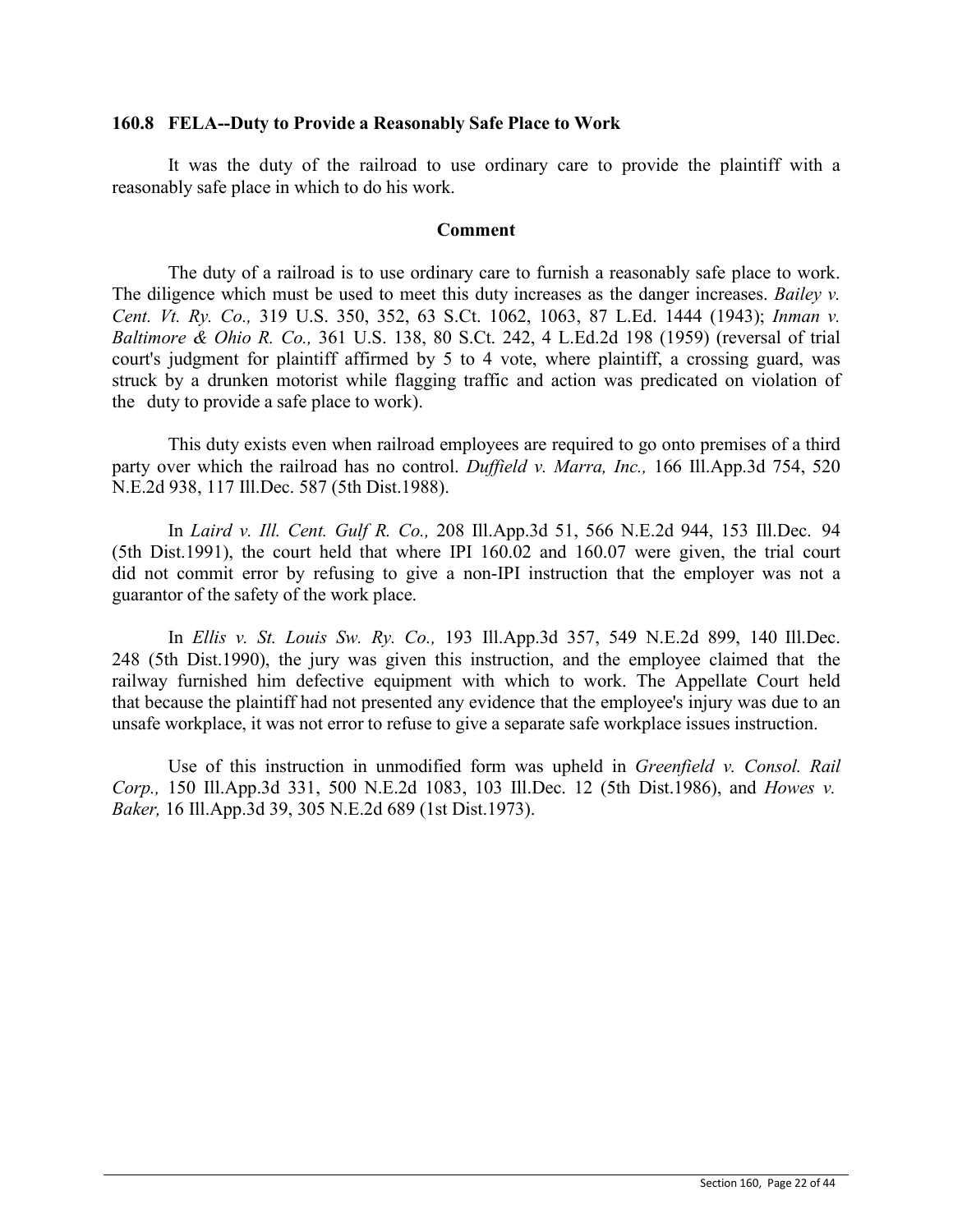## **160.9 FELA--No Assumption of Risk By Employee**

At the time of the occurrence there was in force a federal statute which provided that in any action brought against a railroad to recover damages for [injury to] [death of] an employee, the employee shall not be held to have assumed the risks of his employment in any case where the negligence of any of the officers, agents or employees of the railroad, [or by reason of any defect, due to the railroad's negligence, in its (cars,) (engines,) (machinery,) (track,) (roadbed,) (works,) (boats,) (wharves,) (or) (other equipment)] caused, or contributed to cause the [injury] [death].

#### **Comment**

This instruction includes language from that portion of Section 4 of the Act, 45 U.S.C.A. § 54, applicable to FELA actions which do not involve either Safety Appliance or Boiler Inspection Act violations. It also includes language concerning equipment which is, due to the railroad's negligence, defective, since courts have held that the assumption of risk defense is also unavailable when such defective equipment causes an injury. *Birchem v. Burlington N. R. Co.,* 812 F.2d 1047 (8th Cir. 1987).

In *Hamrock v. Consol. Rail Corp.,* 151 Ill.App.3d 55, 501 N.E.2d 1274, 103 Ill.Dec. 736 (1st Dist.1986), refusal to give a similar instruction was held to be reversible error. Although the defense was not explicitly asserted, there was evidence from which a jury could have reasonably inferred that the employee had assumed the risk. The railroad had attempted to show that the employee's negligence was the sole cause of employee's injuries. *See also Dilley v. Chesapeake & O. R. Co.,* 327 F.2d 249 (6th Cir. 1964) (stating that where the jury had heard nothing with respect to the doctrine of assumption of risk until the doctrine was defined and its application debated in final arguments, and merely mentioned in court instructions, it would have been better practice to have eliminated any reference to the doctrine), and *Howes v. Baker,* 16 Ill.App.3d 39, 305 N.E.2d 689 (1st Dist.1973) (in which the court held that it was not error to give the instruction under the facts of that case, although it was not necessary to include the instruction in every case).

*Instruction revised November 2018.*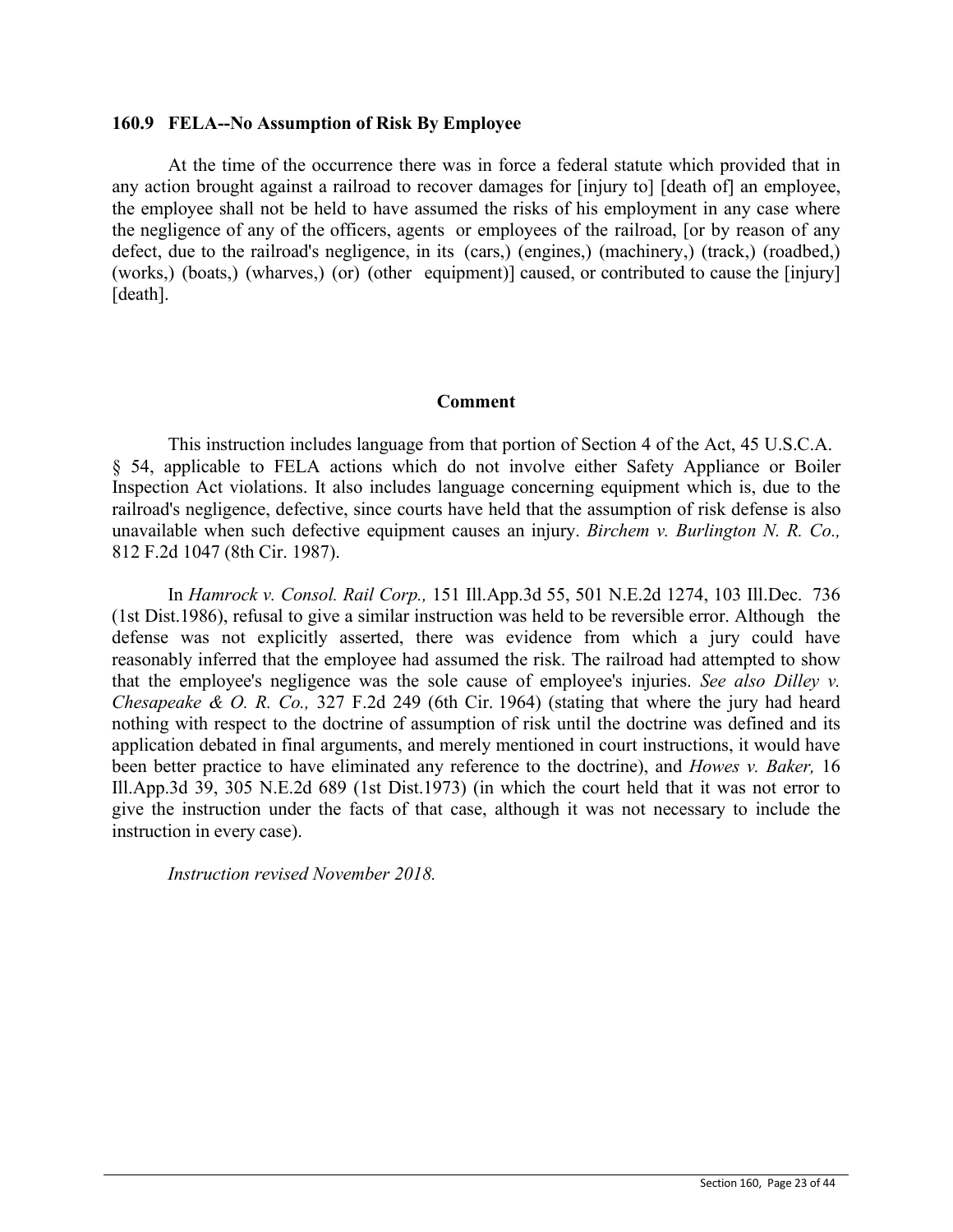## **160.10 FELA--Burden of Proof--Contributory Negligence**

[Withdrawn]

## **Notes on Use**

This instruction has been withdrawn, and is now part of IPI 160.03. It previously provided "The burden of proving contributory negligence on the part of the [plaintiff] [decedent] rests upon the railroad."

The instruction on issues is now IPI 160.02.

The instruction on contributory negligence is now IPI 160.04.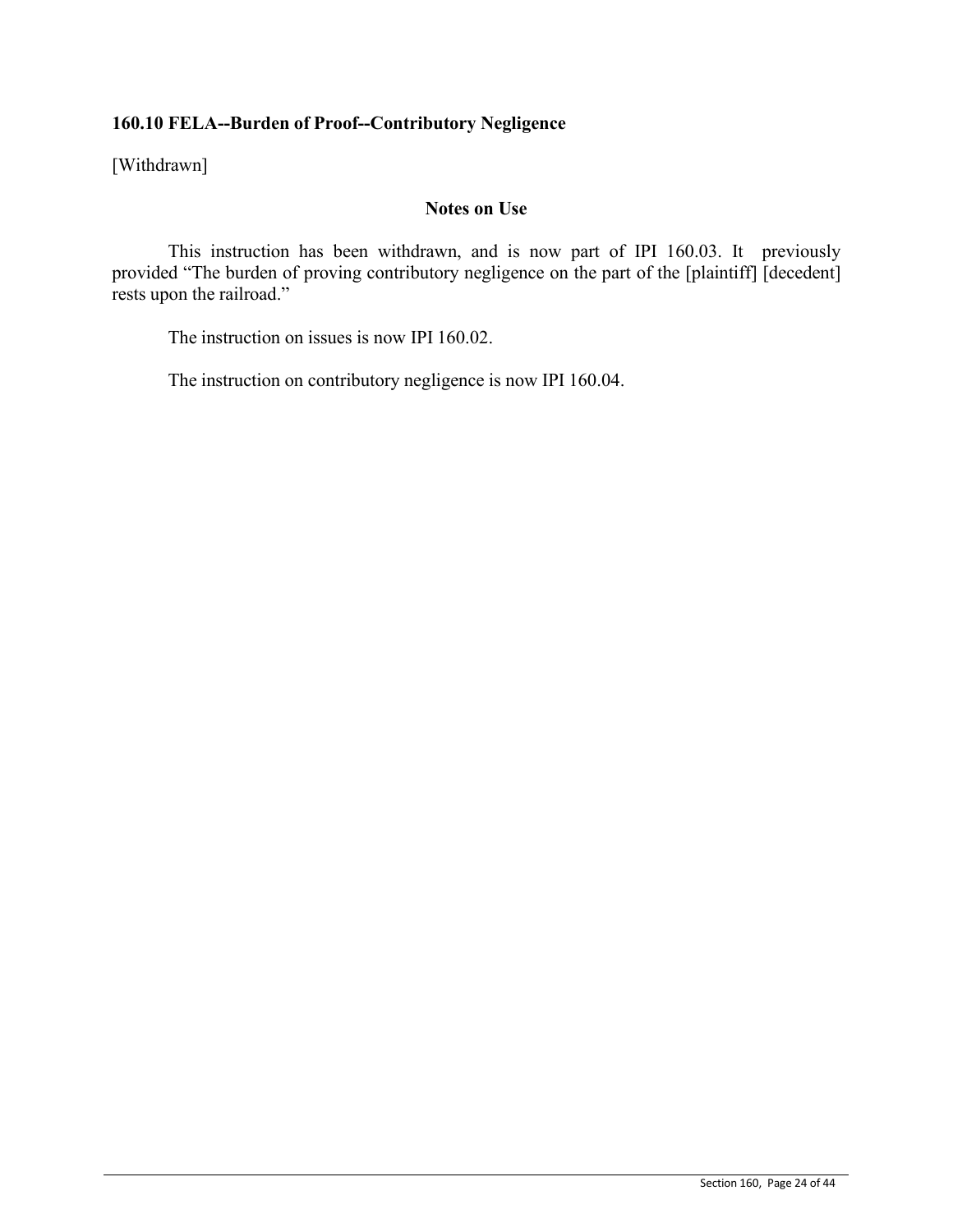## **160.11 FELA--No Contributory Negligence as a Matter of Law**

The evidence in this case fails to show contributory negligence on the part of [the plaintiff] [the deceased employee], and, therefore, you should not consider the question of contributory negligence raised by the defendant.

## **Notes on Use**

This instruction is to be given only when the jury has been told during the trial that contributory negligence is in issue, and at the close of all the evidence, the proof is insufficient to submit the issue to the jury. Where no mention of contributory negligence has been made there is no need for this instruction.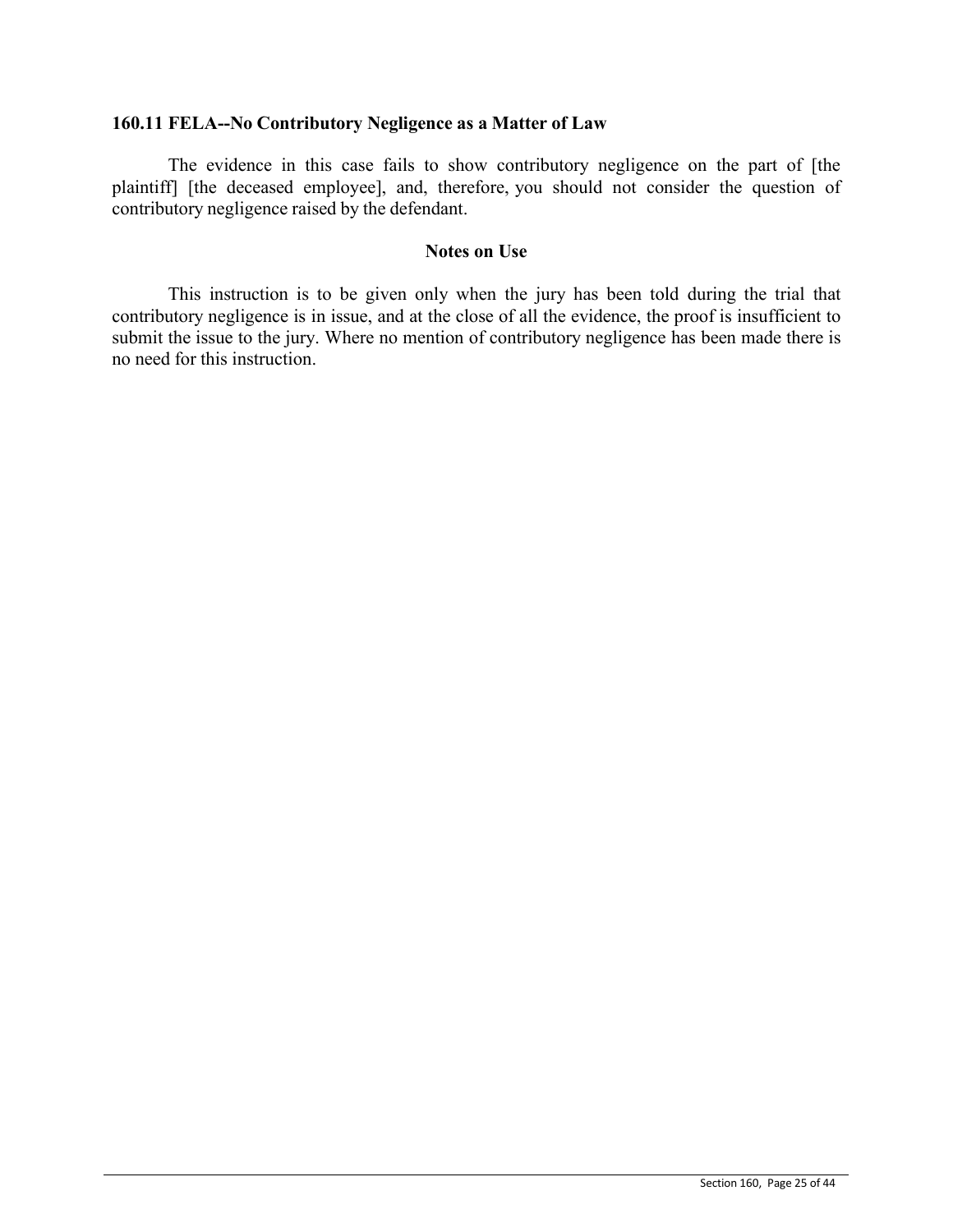### **160.12 Damages Instructions**

#### **Comment**

Additional damage instructions are necessary in FELA actions because of differences in comparative negligence rules and the elements of damages recoverable in death actions under the FELA as opposed to a state wrongful death action. Therefore, in injury actions, the basic group of damage instructions is the 30.00 series supplemented with IPI 160.13 or 160.23, depending on whether there are single or multiple defendants. On the other hand, in death actions, IPI 160.14- 160.20 entirely replace the 31.00 series on wrongful death. General damage instructions concerning mitigation of damages, IPI 33.01 and 33.02, discount of future damages and mortality tables, IPI 34.00, exemplary damages, IPI 35.00, and forms of verdict, IPI 45.00, can be used in either injury or death actions under the FELA.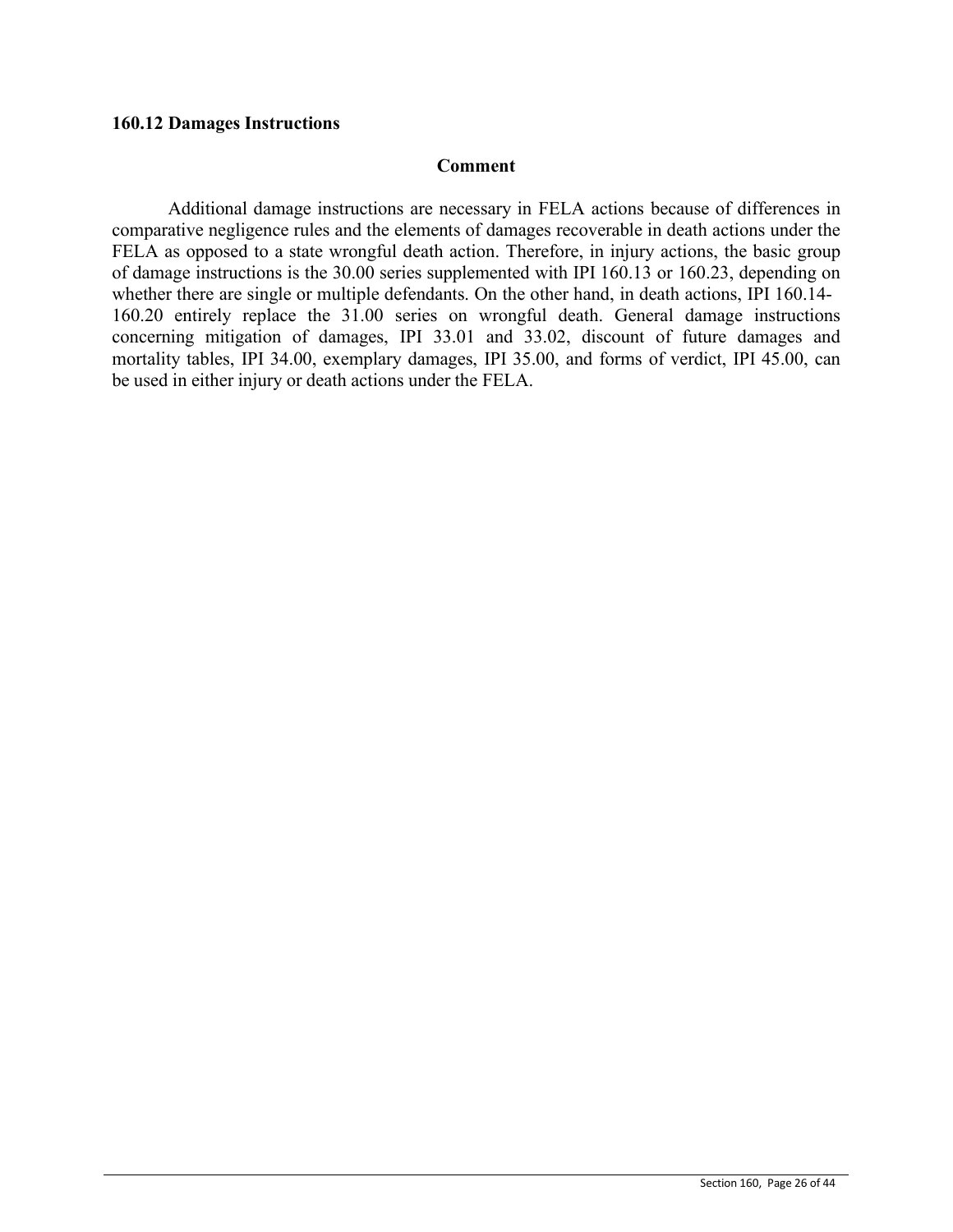## **160.13 FELA--Diminishing Damages Because of Contributory Negligence**

If you find that the [plaintiff's injury] [decedent's death] was caused by a combination of negligence of [one or more of] the railroad defendant[s] and contributory negligence of the [plaintiff] [decedent], you must determine the amount of damages to be awarded by you on Verdict Form as follows:

First: Determine the total amount of damages to which the [plaintiff] [decedent] would be entitled under the court's instructions if the plaintiff had not been contributorily negligent.

Second: Assume that 100% represents the total combined negligence of all persons whose negligence contributed in whole or in part to the [plaintiff's] [decedent's] [injury] [or] [death], including the plaintiff[,] [and] the defendant[s you found liable] [, and all other persons]. Determine the percentage of such negligence attributable solely to the plaintiff [the decedent].

Third: Reduce the total amount of the plaintiff's damages by the proportion or percentage of negligence attributable solely to the plaintiff.

The resulting amount, after making such reduction, will be the amount of your verdict.

## **Notes on Use**

The bracketed words and phrases in this instruction represent the alternative forms necessary to adapt the instruction to either a death action or an action for personal injuries under the Act. *See* IPI 160.01.

## **Comment**

The jury should be instructed on the pure form of comparative negligence, in accord with Section 53 of the Act. *See Louisville & N. R. Co. v. Wene,* 202 Fed. 887, 890 (7th Cir. 1913); *Sprickerhoff v. Baltimore & O. R. Co.,* 323 Ill.App. 340, 55 N.E.2d 532 (4th Dist.1944); *Thatch v. Mo. Pac. R. Co.,* 47 Ill.App.3d 980, 362 N.E.2d 1064, 6 Ill.Dec. 242 (5th Dist.1977).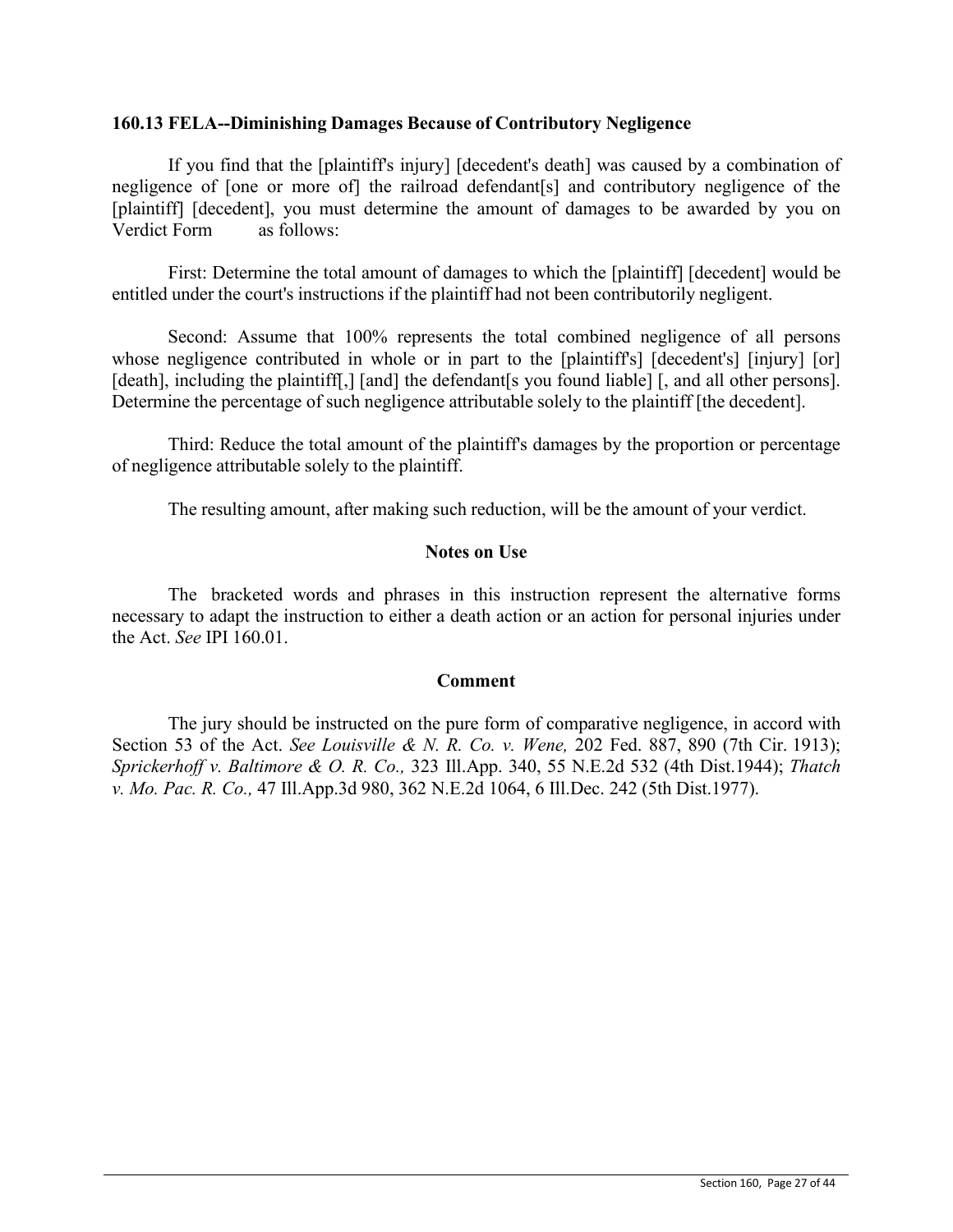## **160.14 FELA--Measure of Damages--Death--No Contributory Negligence**

If you decide for the plaintiff on the question of liability, you must then fix the amount of money which will reasonably and fairly compensate the survivors of the decedent for any pecuniary loss they have suffered and for any pecuniary loss they are reasonably certain to suffer in the future by reason of the death of the decedent.

[In calculating the amount of any future pecuniary loss, you must not simply multiply the survivors' life expectancies by the annual losses. Instead, you must determine the present cash value of the future losses. "Present cash value" means the sum of money needed now which, together with what that sum may reasonably be expected to earn in the future, will equal the amounts of the pecuniary losses at the times in the future when they will be sustained.]

#### **Notes on Use**

If the mortality tables have been introduced into evidence, IPI 34.05 should be used. Failure to give that type of cautionary instruction concerning life expectancy, work expectancy, and present value, has been held error in a FELA case. *Fritz v. Pa. R. Co.,* 185 F.2d 31 (7th Cir. 1950). *But see* Illinois Supreme Court Rule 366(b) (2) (i) (1994): "No party may raise on appeal the failure to give an instruction unless he shall have tendered it" and Fed. R. Civ. P. 51: "No party may assign as error the giving or failure to give an instruction unless that party objects thereto before the jury retires to consider its verdict . . . ."

Because it duplicates certain portions of IPI 34.05, the bracketed material should be omitted when that instruction is given.

#### **Comment**

The damages available under FELA are less extensive than those recoverable under the Illinois Wrongful Death Act. For example, under FELA, no cause of action for loss of consortium is allowed. *Kelsaw v. Union Pac. R. Co.,* 686 F.2d 819 (9th Cir. 1982), *cert. denied*, 459 U.S. 1207, 103 S.Ct. 1197, 75 L.Ed.2d 440 (1983); *Howes v. Baker,* 16 Ill.App.3d 39, 305 N.E.2d 689 (1st Dist.1973). By contrast, the Illinois Wrongful Death Act does allow for recovery based on loss of consortium. *See*, *e.g.*, *Bullard v. Barnes,* 102 Ill.2d 505, 468 N.E.2d 1228, 82 Ill.Dec. 448 (1984); *Elliott v. Willis,* 92 Ill.2d 530, 442 N.E.2d 163, 65 Ill.Dec. 852 (1982).

The limited measure of damages available under FELA was discussed by the United States Supreme Court in *Miles v. Apex Marine Corp.,* 498 U.S. 19, 111 S.Ct. 317, 112 L.Ed.2d 275 (1990). In that case, the Court held that the federal statute providing for damages in an admiralty wrongful death action (known as the Jones Act) incorporates FELA standards and, like FELA, allows recovery only for pecuniary loss. The Court thus denied recovery for loss of society.

The United States Supreme Court has also held that, as a matter of federal law, damage awards in suits governed by federal law, including FELA cases, should be based on present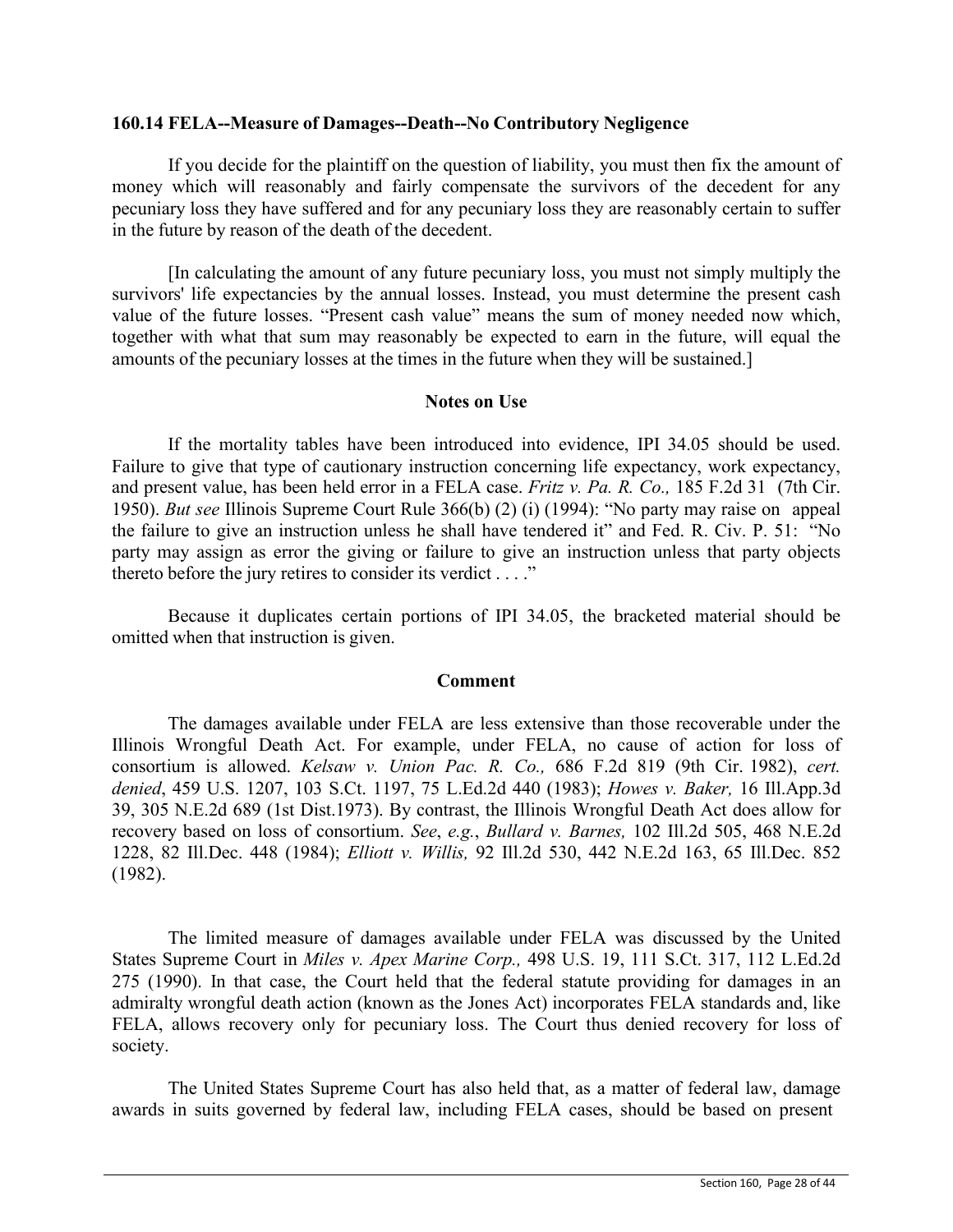value. *St. Louis Sw. R. Co. v. Dickerson,* 470 U.S. 409, 105 S.Ct. 1347, 84 L.Ed.2d 303 (1985).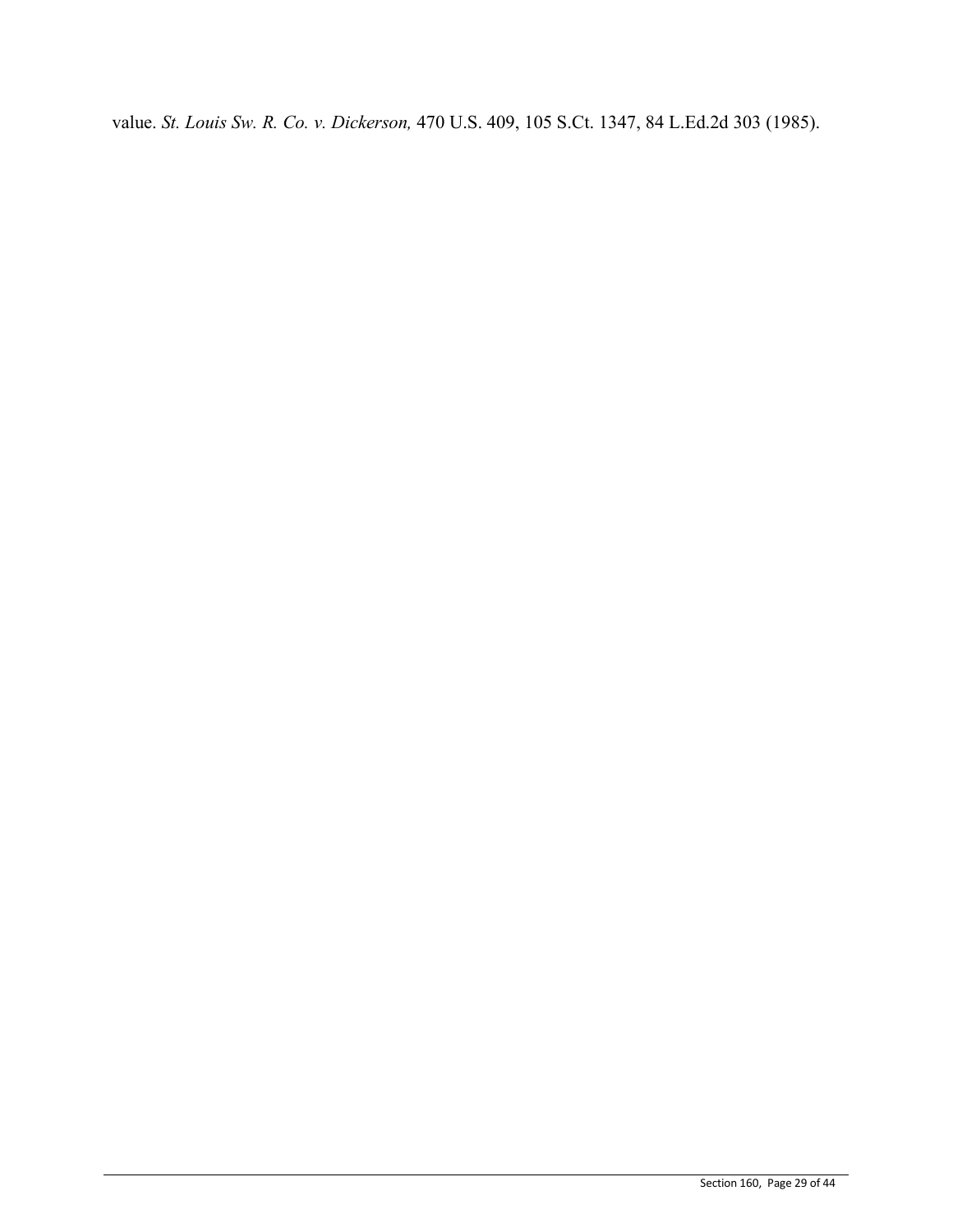## **160.15 FELA--Death Action--How to Determine Pecuniary Loss**

If you decide for the plaintiff on the question of liability, you must then fix the amount of money which will reasonably and fairly compensate [name(s) of survivors entitled to claim] for the pecuniary loss proved by the evidence to have resulted to [name(s) of survivors entitled to claim] from the death of the decedent. "Pecuniary loss" may include loss of money, benefits, goods, services.

In determining pecuniary loss, you may consider what the evidence shows concerning the following:

[1. What (money,) (benefits,) (goods,) (and) (services) the decedent customarily contributed in the past;]

[2. What (money,) (benefits,) (goods,) (and) (services) the decedent was likely to have contributed in the future;]

[3. The decedent's personal expenses (and other deductions);]

[4. What instruction, moral training, and superintendence of education the decedent might reasonably have been expected to give his child(ren) had he lived;]

 $[5.$  His age; $]$ 

 $[6.$  His sex; $]$ 

[7. His health;]

[8. His habits of (industry,) (sobriety,) (and) (thrift);]

[9. His occupational abilities].

The contributions and benefits which you may consider must be only those contributions and benefits upon which a money value can be placed. You are not permitted to award any amount for the grief or loss of society and companionship caused any survivor by the death of [decedent's name].

## **Comment**

The FELA has consistently been interpreted as providing recovery only for pecuniary loss. In *Michigan Cent. R. Co. v. Vreeland,* 227 U.S. 59, 33 S.Ct. 192, 57 L.Ed. 417 (1913), the United States Supreme Court explained that the language of the FELA wrongful death provision is essentially identical to that of Lord Campbell's Act, 9 & 10 Vict. ch. 93 (1846), the first wrongful death statute. Although Lord Campbell's Act did not explicitly limit the "damages" to be recovered, that Act and many state statutes that followed it were consistently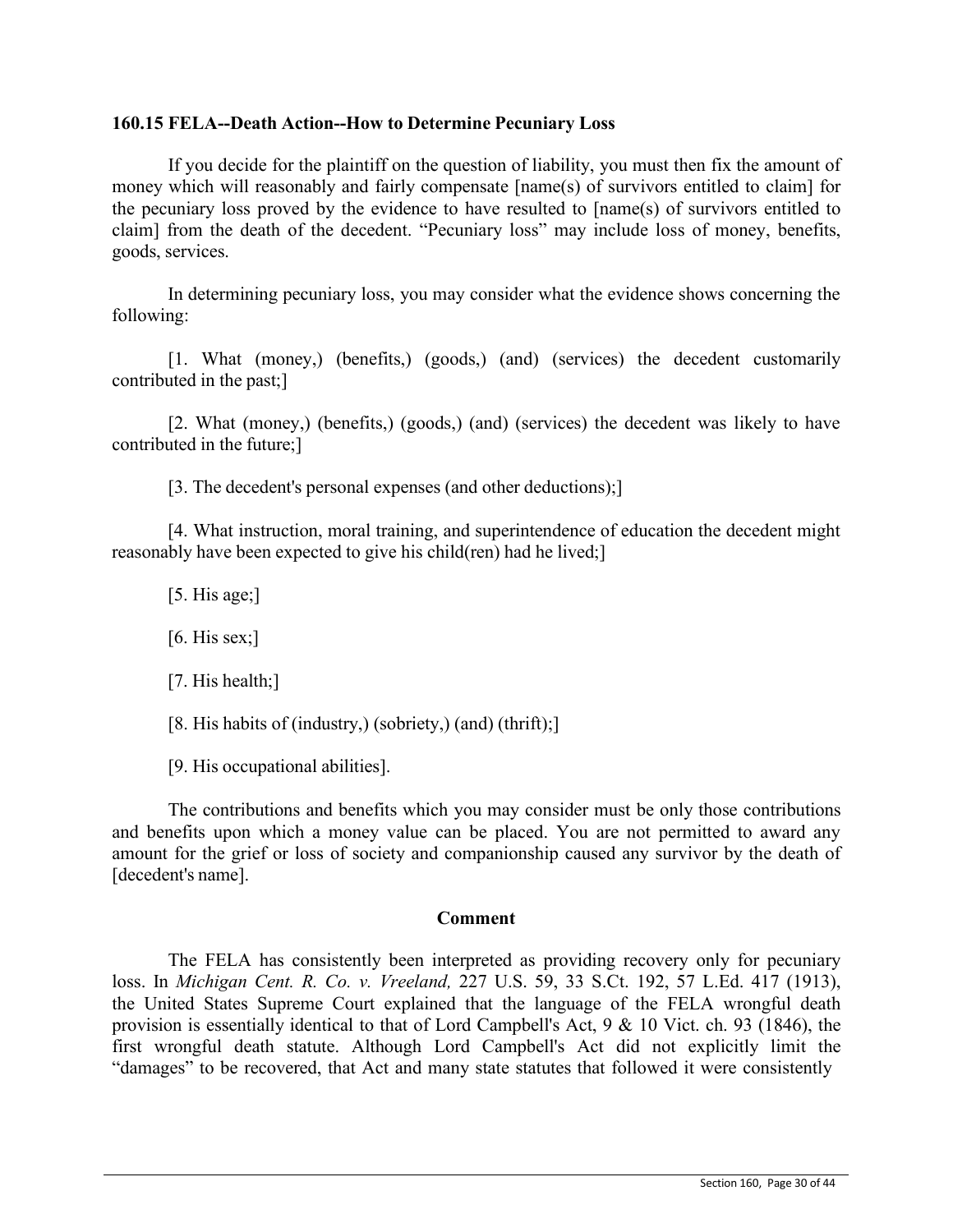interpreted as providing only for pecuniary loss. *Vreeland*, 227 U.S. at 69-71, 33 S.Ct. at 195- 96. The Supreme Court accordingly so construed the death provision of FELA. *Id*.

The limited measure of damages available under the FELA was reaffirmed in *Miles v. Apex Marine Corp.,* 498 U.S. 19, 111 S.Ct. 317, 112 L.Ed.2d 275 (1990), where the Supreme Court construed the federal statute providing for damages in an admiralty wrongful death action (Jones Act). Recognizing that Congress incorporated the FELA unaltered into the Jones Act, the Court stated that "Congress must have intended to incorporate the pecuniary limitation on damages as well." 498 U.S. at , 111 S.Ct. at 325. The Court thus held that there is no recovery for loss of society in a Jones Act wrongful death action. *Id.*

By contrast, damages recoverable under the Illinois Wrongful Death Act are not limited solely to tangible economic loss; they may also include recovery for loss of consortium or for loss of society. *See* IPI 160.14.

Damages recoverable by the deceased's children are restricted to the benefits they might have expected to receive during minority, unless proof is made of unusual facts showing that a child might reasonably expect support after reaching majority. *Hines v. Walker,* 225 S.W. 837 (Tex.Civ.App.1920), *error refused*.

Cases recognizing that the care, attention, instruction, training, advice and guidance which the evidence showed the decedent reasonably might have been expected to give his children during their minority have pecuniary value are: *Norfolk & W. R. Co. v. Holbrook,* 235 U.S. 625, 629, 35 S.Ct. 143, 144, 59 L.Ed. 392 (1915); *St. Louis & S.F.R. Co. v. Duke,* 192 Fed. 306, 309-10 (8th Cir. 1911); *Duke v. St. Louis & S.F.R. Co.,* 172 Fed. 684, 688-89 (C.C.W.D.Ark.1909); *Cain v. S. R. Co.,* 199 Fed. 211, 213 (C.C.E.D.Tenn.1911); *Giles v. Chi. Great W. R. Co.,* 72 F.Supp. 493 (D.Minn. 1947); *Liepelt v. Norfolk & W. Ry. Co.,* 62 Ill.App.3d 653, 378 N.E.2d 1232, 19 Ill.Dec. 357 (1st Dist.1978), *rev'd on other grounds*, 444 U.S. 490, 100 S.Ct. 755, 62 L.Ed.2d 689 (1980).

In *St. Louis & S.F.R. Co. v. Duke,* 192 Fed. 306 (8th Cir. 1911), the court approved an instruction that "neither sympathy nor bereavement, nor affection, nor love, nor devotion which might have existed between the husband and wife and children can be rightly considered as an element of damage in a case of this kind. The law permits compensation for the pecuniary loss sustained, but not for sorrow, loss of companionship, or society." *See also Mich. Cent. R. Co. v. Vreeland,* 227 U.S. 59, 33 S.Ct. 192, 57 L.Ed. 417 (1913); *Allendorf v. Elgin, J. & E. Ry. Co.,* 8 Ill.2d 164, 179-80, 133 N.E.2d 288, 295-96 (1956), *cert. denied*, 352 U.S. 833, 77 S.Ct. 49, 1 L.Ed.2d 53 (1956). Evidence of the anticipated future income tax liability that the decedent would have incurred had he lived is admissible to assist the jury in determining the survivor's net loss. *Norfolk & W. Ry. Co. v. Liepelt,* 444 U.S. 490, 100 S.Ct. 755, 62 L.Ed.2d 689 (1980).

Loss of future earnings may be based on the decedent's full life expectancy and need not be limited to an arbitrary retirement age as a wage earner. *Allendorf v. Elgin, J. & E. R. Co.,* 8 Ill.2d 164, 181, 133 N.E.2d 288, 296 (1956), *cert. denied*, 352 U.S. 833, 77 S.Ct. 49, 1 L.Ed.2d 53 (1956); *Avance v. Thompson,* 387 Ill. 77, 84, 55 N.E.2d 57, 60 (1944), *cert. denied*, 323 U.S. 753, 65 S.Ct. 82, 89 L.Ed. 603 (1944).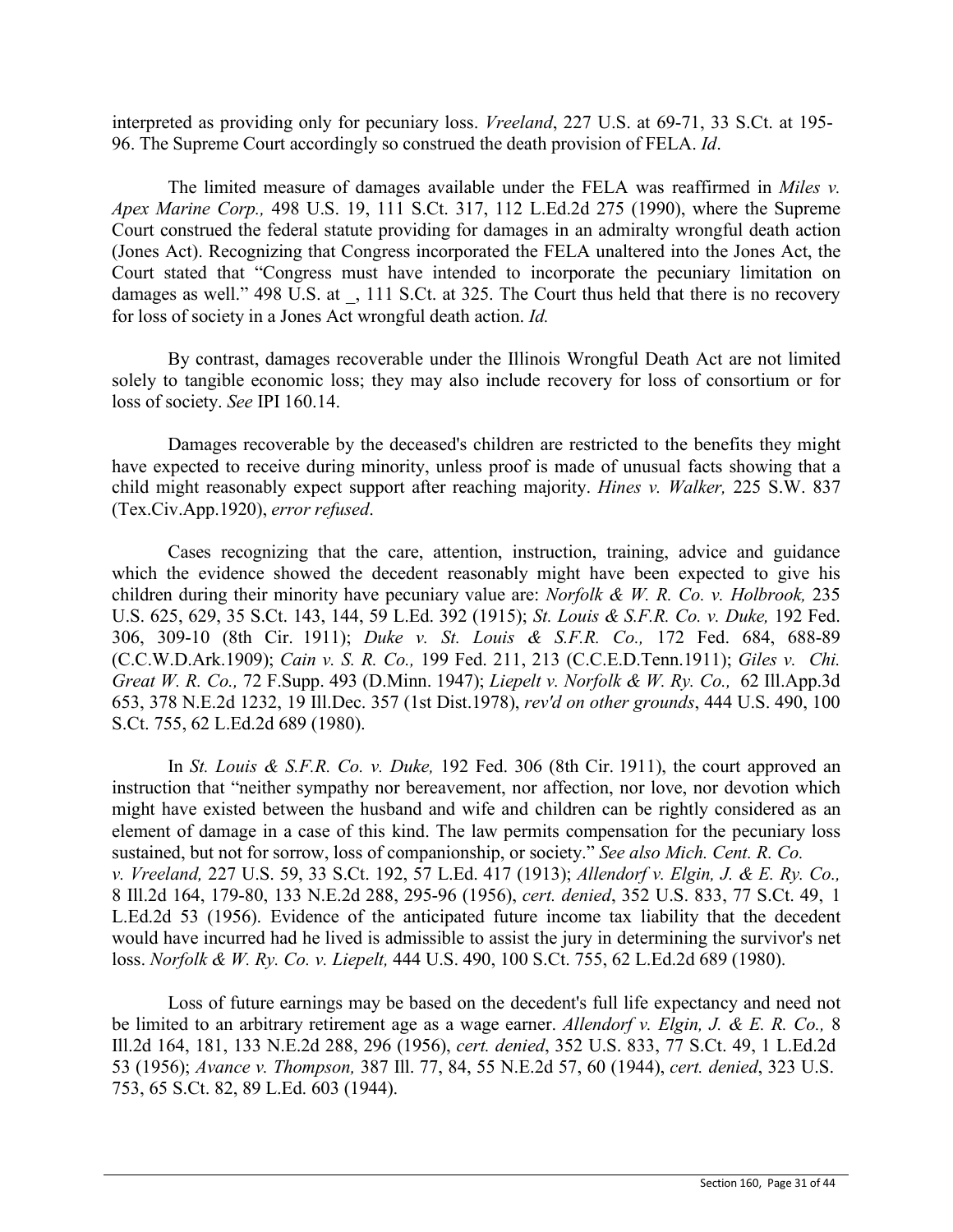#### **160.16 FELA--Death Case--Survival Action**

If you decide for the plaintiff on the question of liability, you must then fix the amount of money which will provide reasonable and fair compensation for any of the following elements of damages proved by the evidence to have been suffered by the decedent during the period between the time of the decedent's injuries and the time of his death and resulting from defendant's violation of the FELA, taking into consideration the nature, extent, and duration of the injury:

*[Here insert the elements of damages which have a basis in the evidence.]*

Whether any of these elements of damages has been proved by the evidence is for you to determine.

## **Notes on Use**

This instruction is based upon IPI 30.01 and combines former IPI 160.16, 160.17, 160.18 and 160.19. With respect to appropriate elements of damage, see generally IPI Chapter 30. If contributory negligence is an issue in the case, IPI 160.13 concerning the diminution of damages due to contributory negligence, and IPI 11.01 defining contributory negligence, should be used with this instruction.

## **Comment**

Survival action recovery under the FELA was cited by the Illinois Supreme Court in *Murphy v. Martin Oil Co.*, 56 Ill.2d 423, 308 N.E.2d 583 (1974), as persuasive authority for departing from prior precedent and construing the Illinois Survival Act (735 ILCS 5/27-6 (1994)) to permit recovery for loss of property, loss of wages and conscious pain and suffering.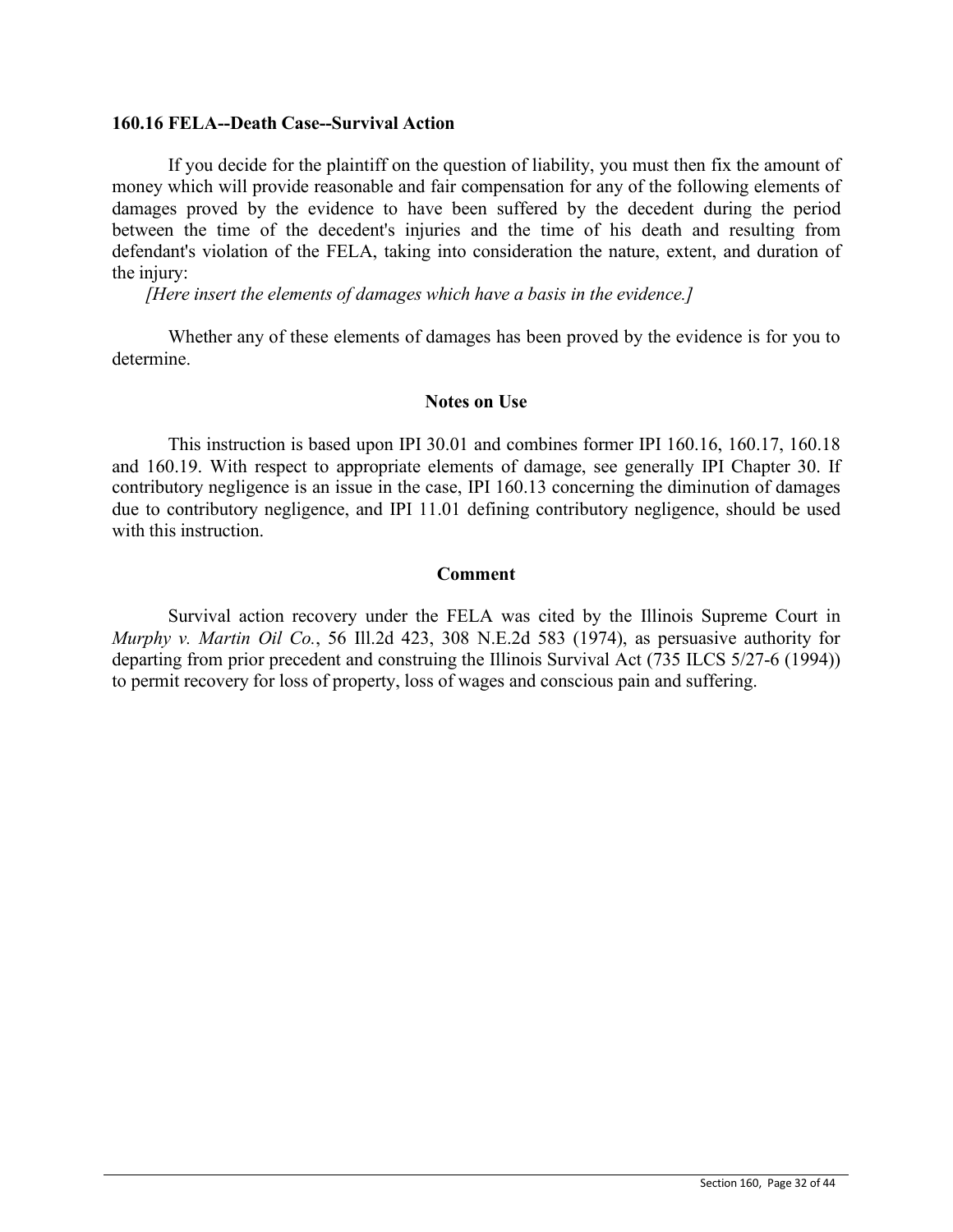# **160.17 FELA--Medical Expenses--Death Case--Contributory Negligence an Issue**

This instruction has been merged with IPI 160.16.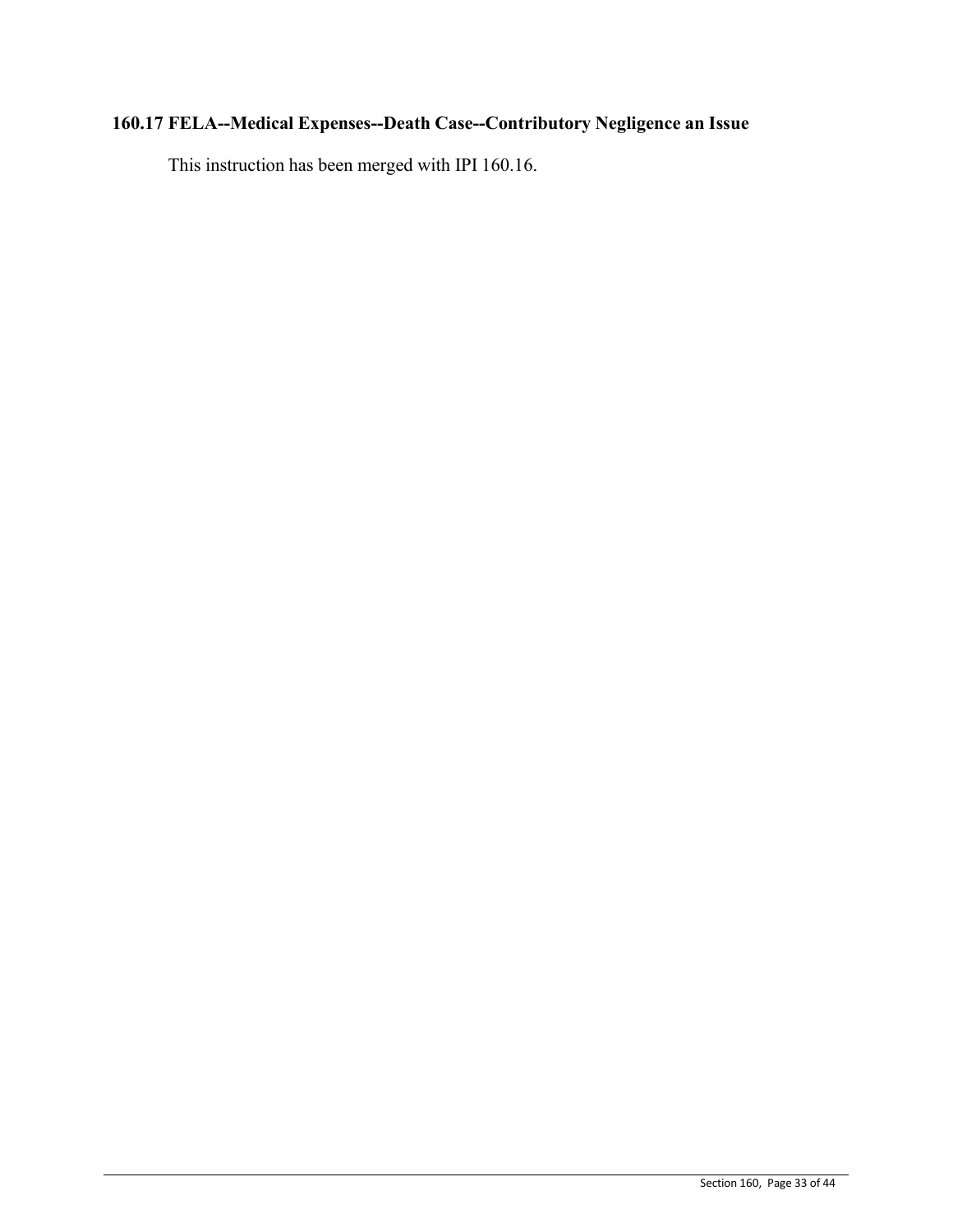# **160.18 FELA--Death Case--Pain and Suffering of Deceased--No Contributory Negligence**

This instruction has been merged with IPI 160.16.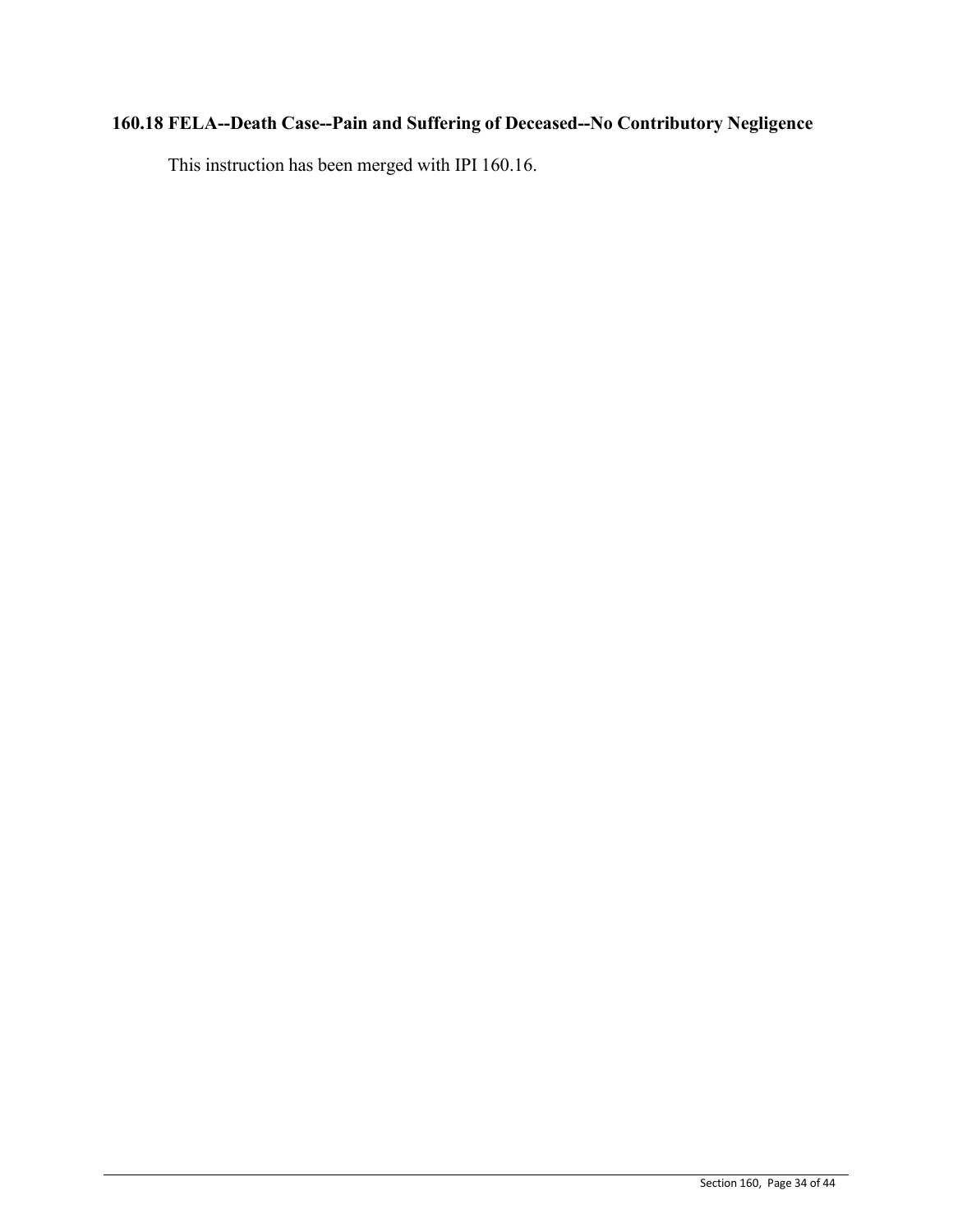## **160.19 FELA--Death Case--Pain and Suffering of Decedent--Contributory Negligence an Issue**

This instruction has been merged with IPI 160.16.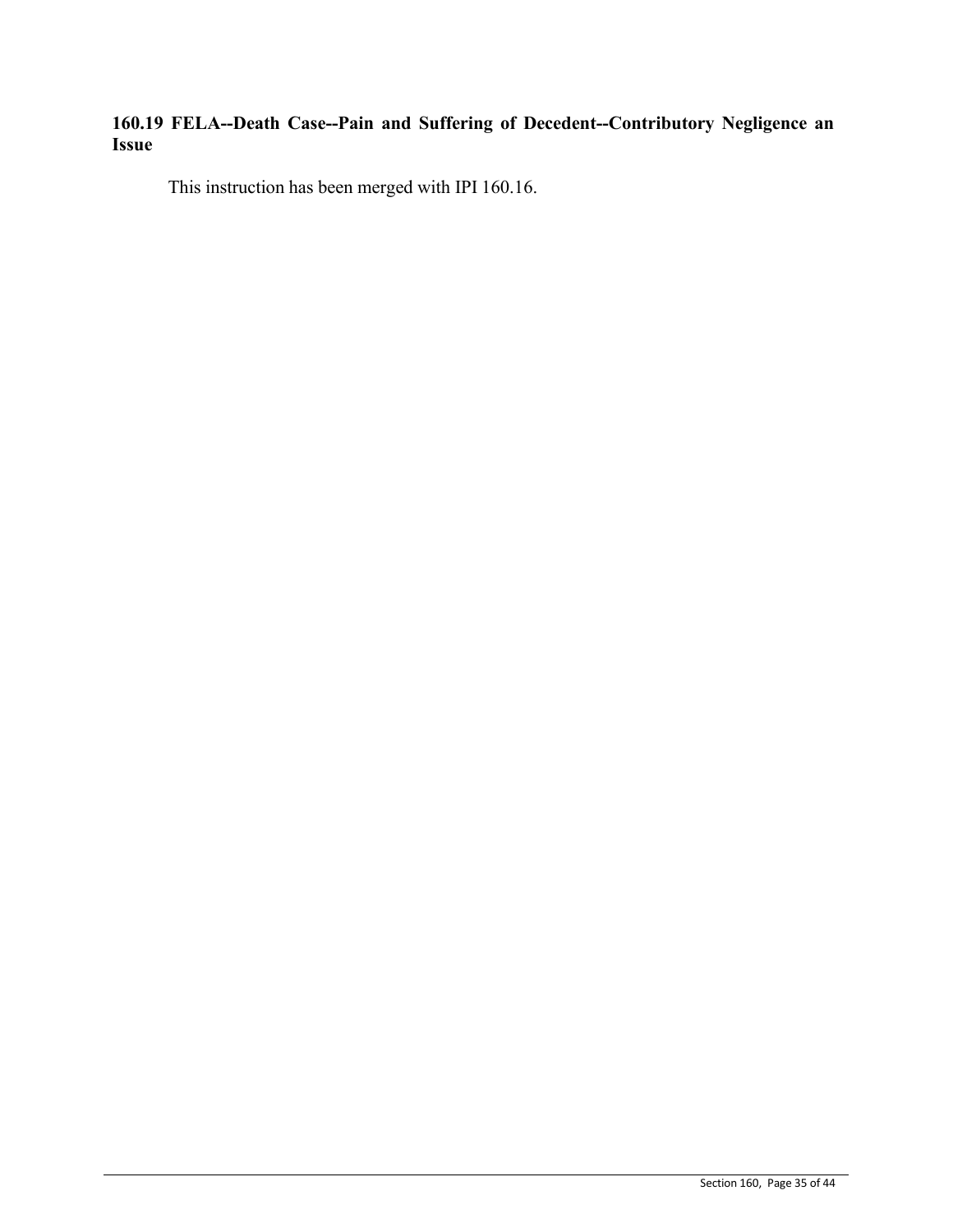## **160.20 FELA--Concerning Allocation of Damages--Death Case**

The committee recommends that no instruction requiring the jury to allocate damages in a death case be given.

## **Comment**

To conform to the statutory provision and the decisions construing it, an instruction on this subject should state that the jury should award only one aggregate sum. This is predicated upon the fact that section nine of the Act, 45 U.S.C.A. § 59, provides for "only one recovery." This may be covered by the forms of verdict so that no instruction is necessary.

The problem arises as to whether the jury should then allocate the award among the various beneficiaries. The statute is silent upon this point, and the decisions are not clear.

In *Gulf, C. & S. F. R. Co. v. McGinnis,* 228 U.S. 173, 176, 33 S.Ct. 426, 427, 57 L.Ed. 785 (1913), the statement was made that it was the function of the jury to apportion damages among the beneficiaries. In the later case of *Cent. Vt. R. Co. v. White,* 238 U.S. 507, 35 S.Ct. 865, 59 L.Ed. 1433 (1915), the court interpreted the *McGinnis* case to mean that the jury might apportion damages among the beneficiaries in a FELA case where the state practice so provided. However, the Court also said (238 U.S. at 515, 35 S.Ct. at 869):

That omission [of a statutory requirement that the jury apportion damages] clearly indicates an intent on the part of Congress to change what was the English practice so as to make the Federal statute conform to what was the rule in most of the states in which it was to operate. Those statutes, when silent on the subject, have generally been construed not to require juries to make an apportionment. Indeed, to make them do so would, in many cases, double the issues; for in connection with the determination of negligence and damage, it would be necessary also to enter upon an investigation of the domestic affairs of the deceased--a matter for probate courts, and not for jurors.

It has likewise been held that a court has the power to compel a proper distribution of the recovery so as to protect the defendant against the claims of persons other than the plaintiff. *Anderson v. Louisville & N. R. Co.,* 210 Fed. 689 (6th Cir. 1914). And, in connection with a judicially approved settlement, the apportionment has been held to be collateral or ancillary to the main controversy and, hence, within the jurisdiction of the Federal court in which the action was pending. *Stark v. Chi., N. S. & M. Ry. Co.,* 203 F.2d 786 (7th Cir. 1953).

In view of the foregoing authorities, the practical difficulties of proofs and computation involved in an apportionment, and possible disputes between the various classes of beneficiaries, the preferable practice is to permit the jury to return a verdict for the total damages and to require the trial judge to apportion that verdict among the beneficiaries shown to be entitled to participate in the recovery, protecting the defendant against additional claims. This treatment of the matter turns the apportionment into an ancillary proceeding between or among the beneficiaries.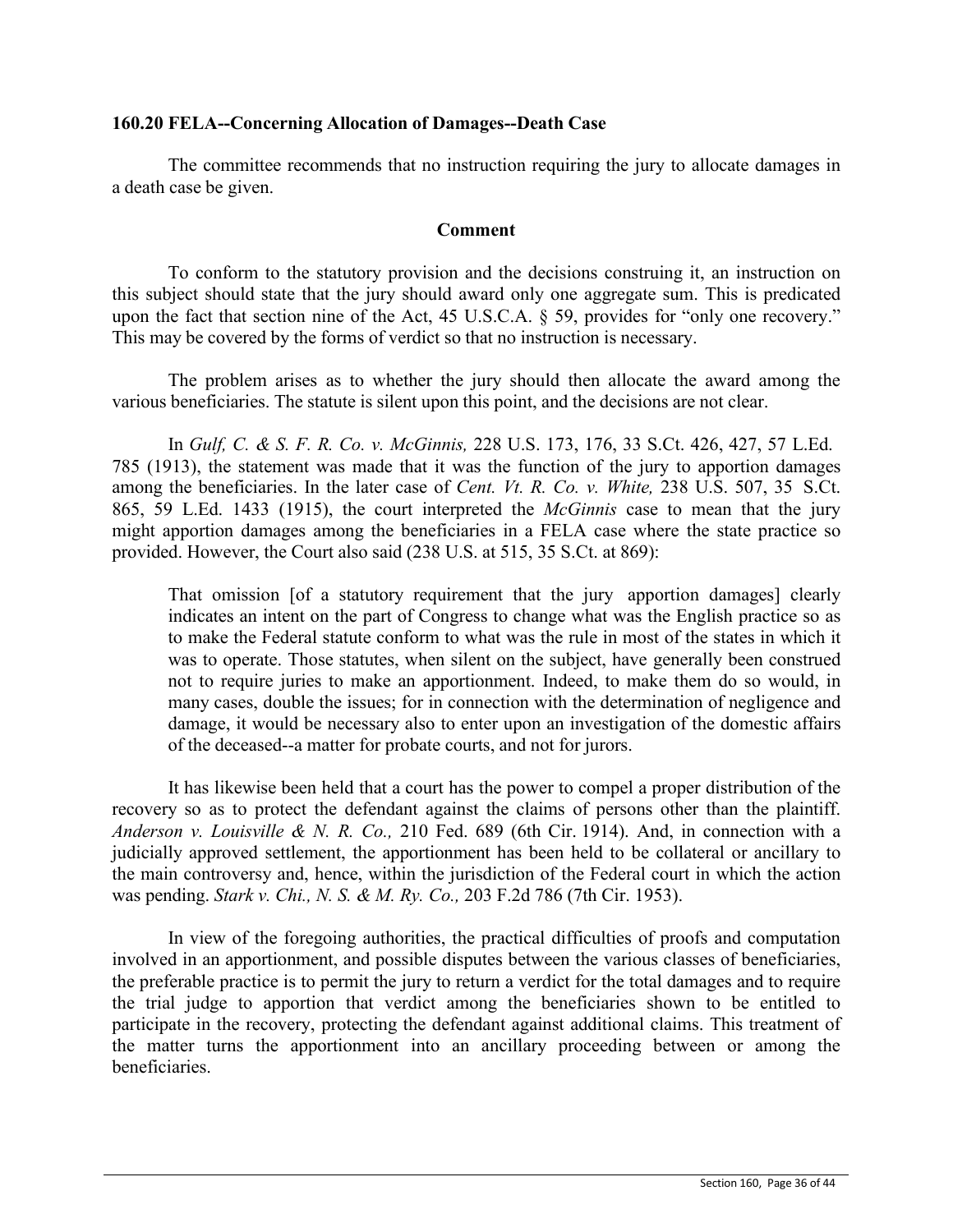## **160.21 FELA--Differing Effect of Contributory Negligence--Railroad and Non-Railroad Defendants--Employing and Non-Employing Railroad Defendants**

The liability of the defendants in this case will be different if you find that the [plaintiff] [decedent] was guilty of contributory negligence.

As to the defendant [name railroad which employed plaintiff or decedent], if you find that its negligence, caused, or contributed to cause, [the injury to the plaintiff] [the death of the decedent], then the defendant [name railroad which employed plaintiff or decedent] is liable, even if the [plaintiff] [decedent] was guilty of contributory negligence, because so far as the defendant [name railroad which employed plaintiff or decedent] is concerned, contributory negligence of the [plaintiff] [decedent] would reduce the amount of the damages which may be recovered but would not entirely prevent the [decedent's] [plaintiff's] recovery [of damages against that defendant].

As to the defendant [non-FELA defendant or railroad defendant that did not employ plaintiff or decedent], however, negligence of the [plaintiff] [decedent] which is more than 50% of the cause of the [injury] [death] would be a complete bar to recovery of damages from the defendant [non-FELA defendant or railroad defendant that did not employ plaintiff or decedent].

## **Notes on Use**

IPI 160.13 concerning the diminution of damages because of contributory negligence, and IPI 11.01 defining contributory negligence should be used with this instruction.

#### **Comment**

At the time of the publication of IPI, Second Edition, contributory negligence was a complete bar to a common law negligence action. As a result, IPI 160.21 in the Second Edition instructed the jury as to the difference between pure comparative negligence under the FELA (damage reduction) and contributory negligence under Illinois law (complete bar to recovery) for actions which joined FELA claims with common law negligence actions. In *Alvis v. Ribar,* 85 Ill.2d 1, 421 N.E.2d 886, 52 Ill.Dec. 23 (1981), the Illinois Supreme Court adopted the pure form of comparative negligence for all cases in which the trial commences on or after June 8, 1981. This decision conformed the Illinois law of contributory negligence to that which has been historically applicable to FELA actions. Because the plaintiff's contributory negligence would then have the same effect on railroad defendants which employed the plaintiff or decedent, nonrailroad defendants, or non-employer railroad defendants, pursuant to the *Alvis* decision, former IPI 160.21 would no longer be applicable to actions arising prior to November 25, 1986.

For causes of action accruing on or after November 25, 1986, Illinois has adopted by statute a modified form of comparative negligence. The court is required to instruct the jury in writing that a non-FELA defendant should be found not liable if the jury finds that the contributory fault of the plaintiff is more than 50% of the proximate cause of the injury. *See* 735 ILCS 5/2-1107.1 (1994). As a result, this instruction should be given instructing the jury on the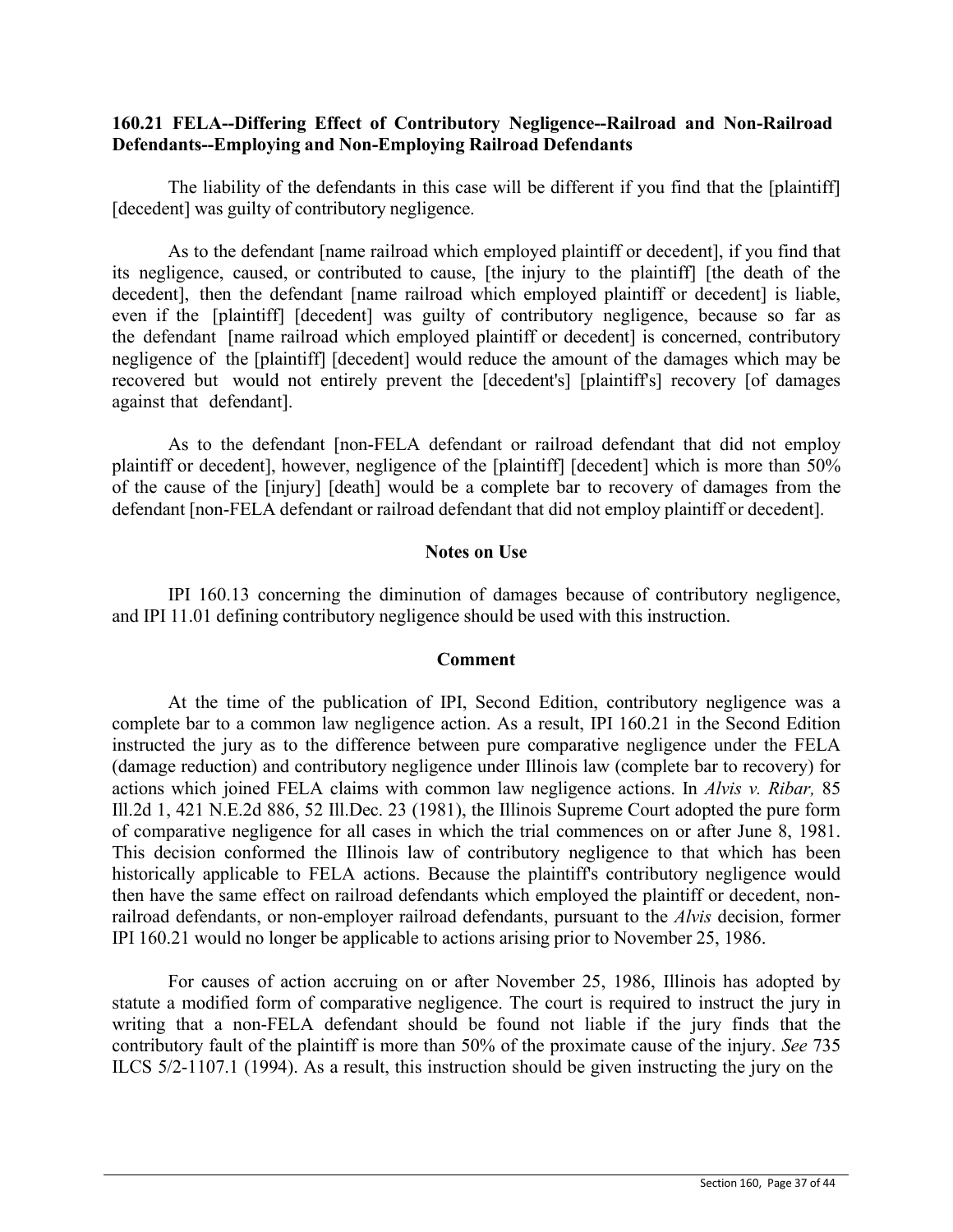difference between pure comparative negligence under the FELA and a modified comparative negligence under Illinois law.

This instruction differentiates between a FELA action and an ordinary negligence action as to the effect of contributory negligence. It is intended for use where liability against one codefendant is asserted under the Act and liability against the other co-defendant is asserted under common law and both actions are tried together. The joinder of a FELA action with a common law action has repeatedly been sustained. *Doyle v. St. Paul Union Depot Co.,* 134 Minn. 461, 159 N.W. 1081 (1916); *Bankson v. Ill. Cent. R. Co.*, 196 Fed. 171 (N.D.Iowa 1912); *Robbins v. Ill. Power & Light Corp.,* 255 Ill.App. 106 (3d Dist.1929). Even in jurisdictions where contributory negligence is a complete bar to recovery under the common law, it has been held that a FELA action may be tried together with a common law action. *Waylander-Peterson Co. v. Great N. Ry. Co.,* 201 F.2d 408 (8th Cir. 1953). Each party is entitled to have the law applicable to his case stated correctly. Because of the identity of terms, the jury will be less confused if the principles applicable to contributory negligence for both the FELA and the common law action are stated in the same instruction and differentiated.

*Instruction revised November 2018.*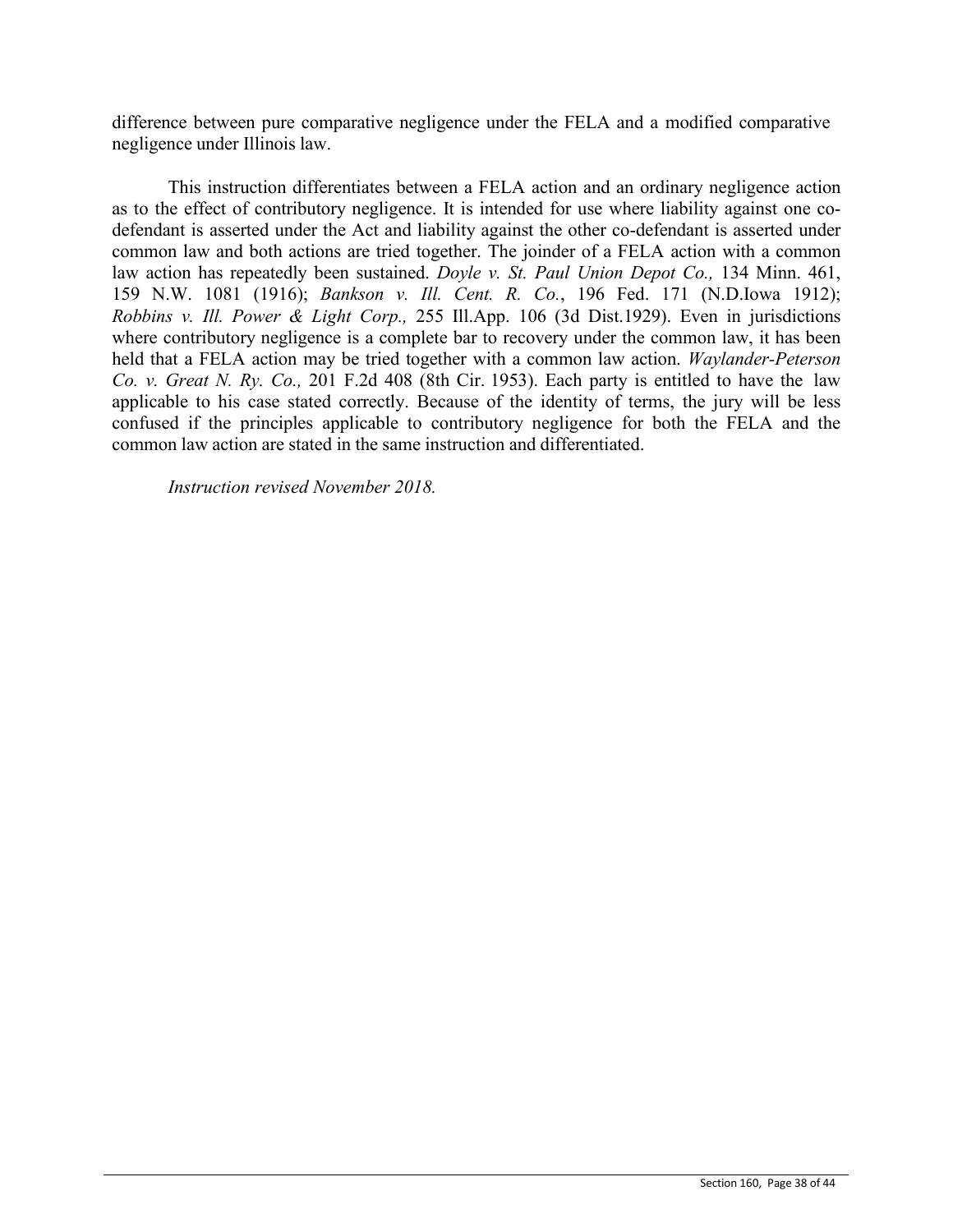## **160.22 Employing and Non-Employing Railroad Defendants--Differing Effect of Contributory Negligence on Liability**

This instruction has been merged with 160.21.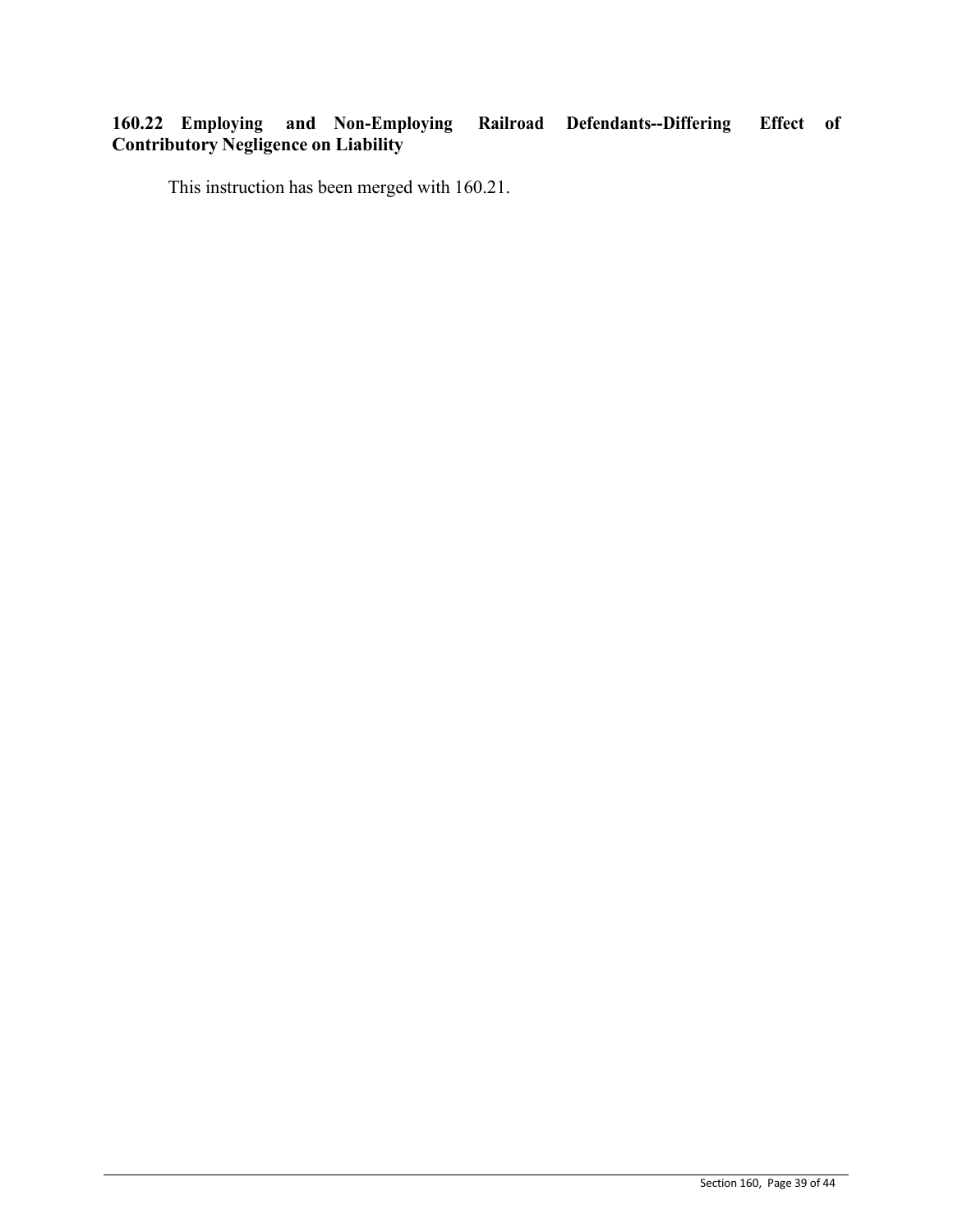## **160.23 FELA--Effect of Contributory Negligence on Damages Where Plaintiff, Third Party, and Railroad Are Negligent**

If you find the defendant [non-FELA defendant or railroad defendant that did not employ plaintiff or decedent] not liable by reason of contributory negligence on the part of the [plaintiff] [decedent], and if you further find that the defendant [railroad that employed plaintiff or decedent] is liable, then you should assess damages against defendant [railroad which employed plaintiff or decedent] in the same manner as stated to you in these instructions.

### **Notes on Use**

IPI 160.13 concerning the diminution of damages due to contributory negligence, and IPI 160.21 concerning the differing effect of contributory negligence in FELA and common law actions, should also be given. It is recommended that this instruction be given immediately following those instructions.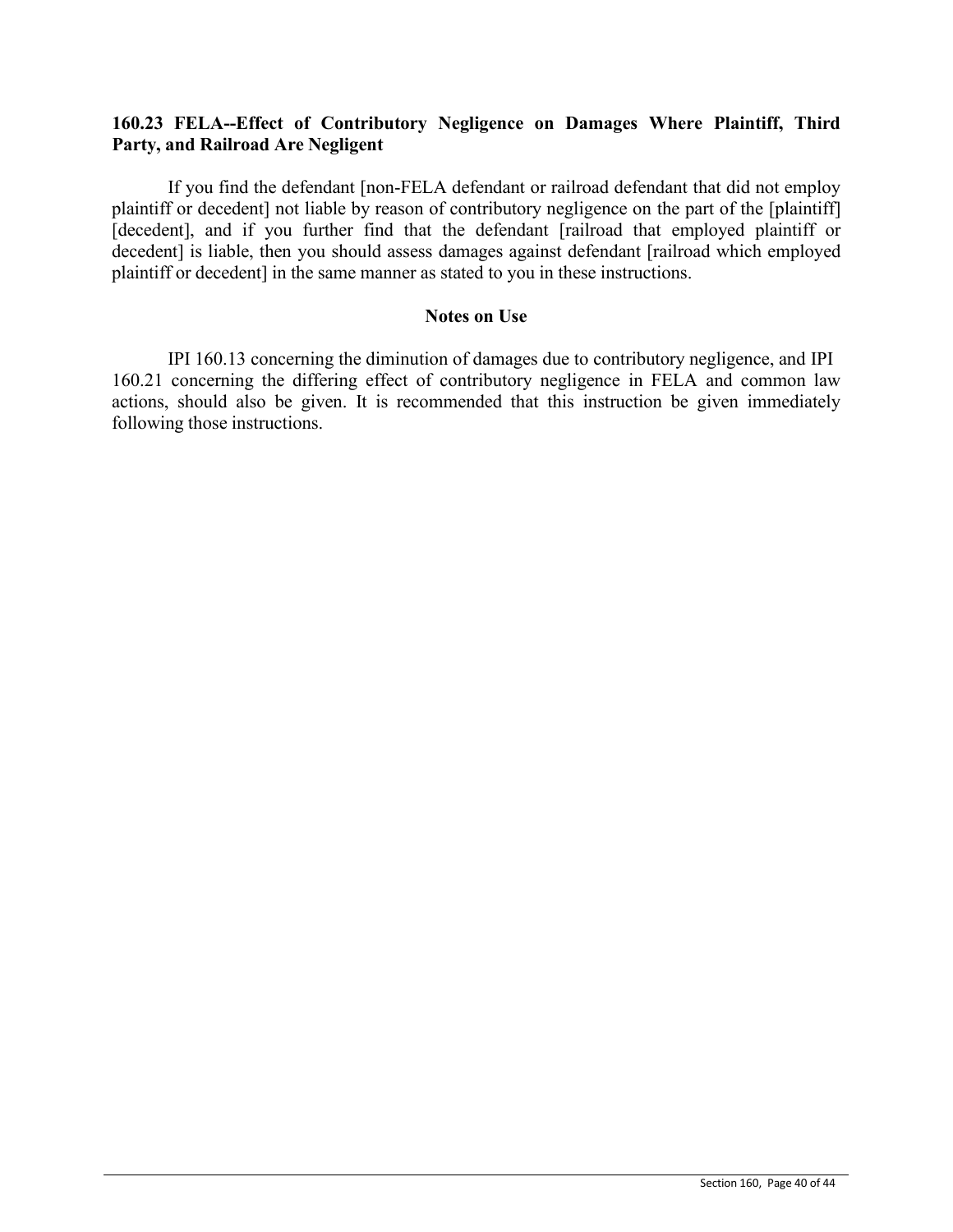## **160.24 FELA--Burden of Proof--Contributory Negligence When Railroad and Either Non-Employing Railroad or Non-Railroad Are Defendants**

The committee has withdrawn this instruction. The instruction on burden of proof on the issue of contributory negligence is now part of IPI 160.03.

## **Comment**

In *Casey v. Baseden,* 111 Ill.2d 341, 490 N.E.2d 4, 95 Ill.Dec. 531 (1986), the Illinois Supreme Court held that the defendant has the burden of proving the plaintiff's contributory negligence. Since the burden of proving contributory negligence is the same under Illinois law as under the FELA, former IPI 160.24 is no longer a correct statement of the law.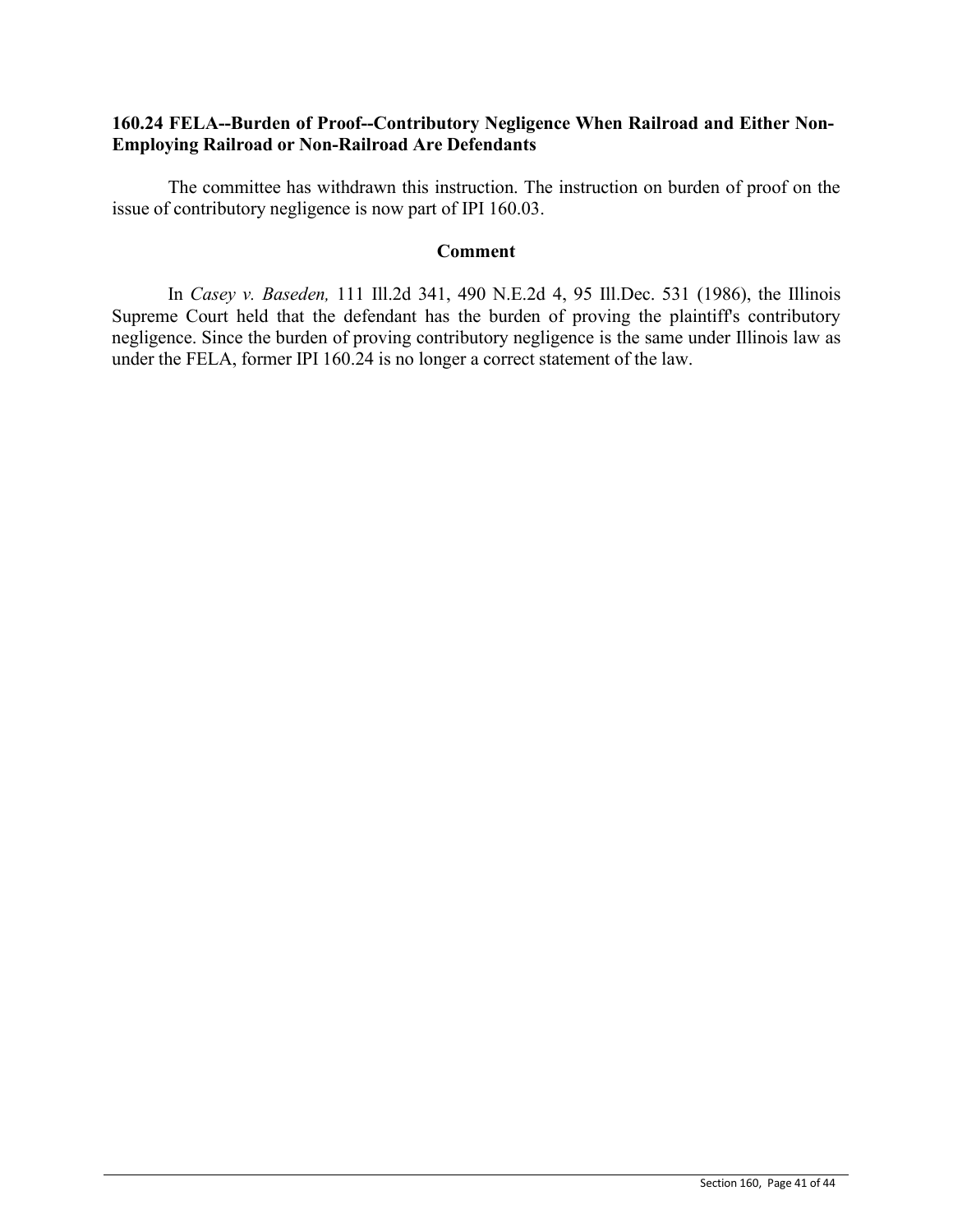## **160.25 FELA--Any Award of Damages Is Not Subject to Taxation**

If you find for the plaintiff, any damages you award will not be subject to income taxes and therefore you should not consider taxes in fixing the amount of the verdict.

## **Comment**

This instruction reflects the decision of the United States Supreme Court in *Norfolk & W. Ry. Co. v. Liepelt*, 444 U.S. 490, 498, 100 S.Ct. 755, 759, 62 L.Ed.2d 689 (1980), and must be given if requested. It is applicable to all claims based on federal law but not as to claims involving purely state law. *See Klawonn v. Mitchell*, 105 Ill.2d 450, 456, 475 N.E.2d 857, 861, 86 Ill.Dec. 478, 482 (1985).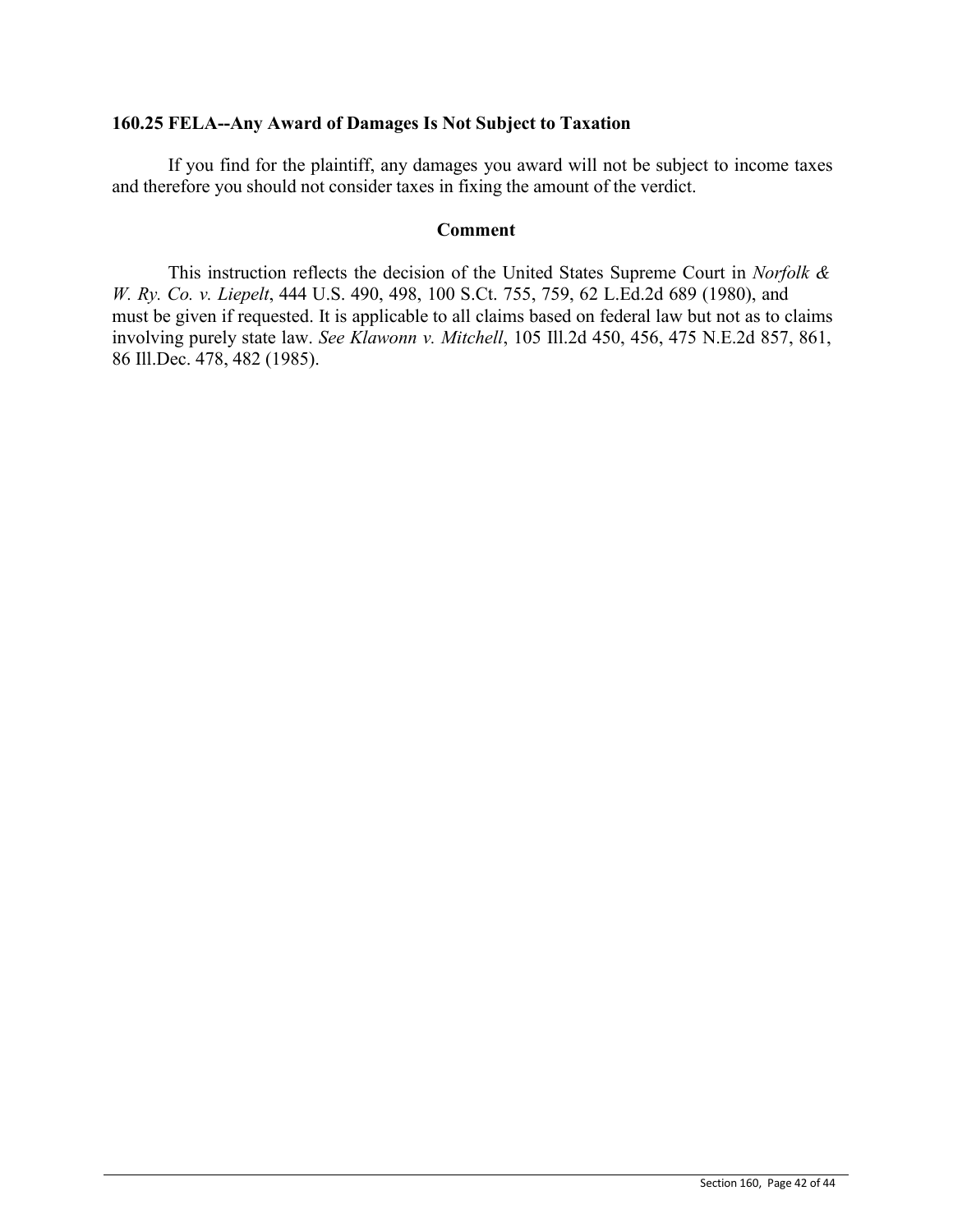## **160.26 Death Case Under FELA**

The plaintiff [personal representative] brings this action in a representative capacity by reason of his being [administrator] [executor] of the estate of [deceased's name], deceased. He represents the [surviving spouse] [child(ren)] [parent(s)] [next of kin] of the deceased. He is the real party in interest in this lawsuit, and in that sense is the real plaintiff whose damages you are to determine if you decide for the [administrator] [executor] of the estate of [deceased's name].

## **Comment**

Under Section 59 of FELA the right of action given to the injured employee survives to his personal representative for the benefit of the beneficiaries provided for in this section; namely, "for the benefit of the surviving widow or husband and children of such employee, and, if none, then of such employee's parents; and, if none, then of the next of kin dependent upon such employee . . . ." 45 U.S.C.A. § 59.

Although the deceased's administrator is the "personal representative" under Section 59, *Williams v. Louisville & N.R. Co.,* 371 F.2d 125 (6th Cir.1967), *cert. denied*, 388 U.S. 919, 87 S.Ct. 2138, 18 L.Ed.2d 1364 (1967), the cause of action which survives under this section does not survive for the benefit of the deceased's estate, but only for the benefit of the relatives stated in this section and in the order specified. If no such relatives survive, no right of recovery is given by this section. *Hogan v. N.Y. Cent. & H. R.R. Co.,* 223 Fed. 890 (2d Cir. 1915).